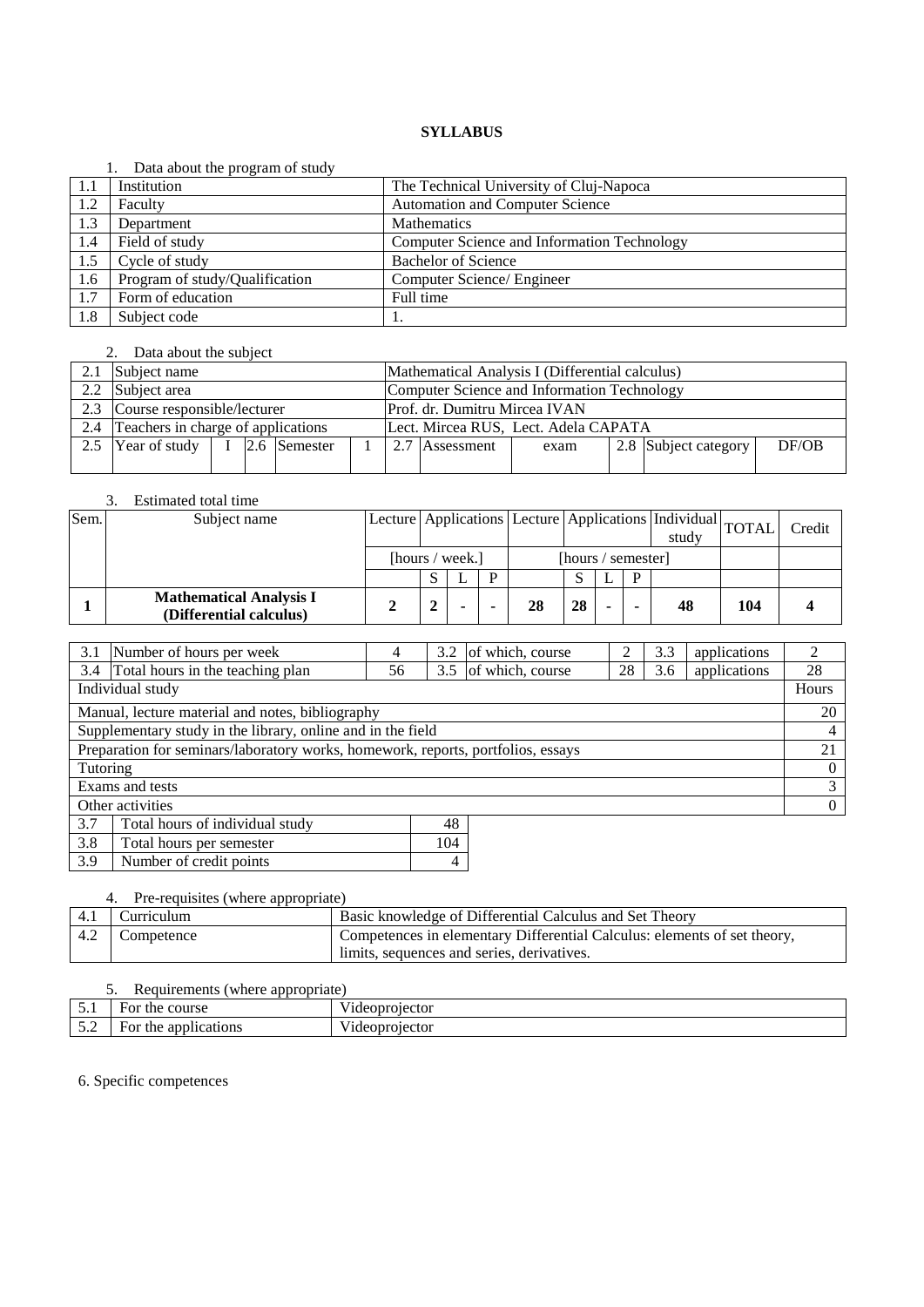| competences<br>Professional | C1 – Operating with basic Mathematical, Engineering and Computer Science concepts<br>C1.1 – Recognizing and describing concepts that are specific to the fields of calculability, complexity,<br>programming paradigms, and modeling computational and communication systems<br>$C1.3$ – Building models for various components of computing systems<br>C1.5 - Providing a theoretical background for the characteristics of the designed systems |
|-----------------------------|---------------------------------------------------------------------------------------------------------------------------------------------------------------------------------------------------------------------------------------------------------------------------------------------------------------------------------------------------------------------------------------------------------------------------------------------------|
| competences<br>Cross        | N/A                                                                                                                                                                                                                                                                                                                                                                                                                                               |

| General objective   | presentation of the concepts, notions, methods and fundamental<br>A<br>techniques used in differential calculus.                                                                         |
|---------------------|------------------------------------------------------------------------------------------------------------------------------------------------------------------------------------------|
| Specific objectives | Use of the differential calculus in order to solve problems in engineering.<br>Use of the differential calculus in modelling and solving practical problems<br>concerning spatial forms. |

# 8. Contents

|                | $\overline{8.1}$ . Lecture (syllabus)                                                 | Teaching methods | <b>Notes</b> |
|----------------|---------------------------------------------------------------------------------------|------------------|--------------|
| $\mathbf{1}$   | Elements of Set Theory. Set operations. Functions. Cardinal numbers.                  | Explanation      |              |
| $\overline{2}$ | General Topology. Topologies and topological spaces. Open and closed sets.            |                  |              |
|                | Neighbourhoods. Interior and closure of a set. Limit points.                          | Demonstration    |              |
| $\mathfrak{Z}$ | Metric. Topology of a metric space. Sequences in metric spaces.                       |                  |              |
| $\overline{4}$ | Sequences of Numbers. Stolz-Cesaro criterion.                                         | Collaboration    |              |
| 5              | Series of Numbers. Convergence tests for series. Infinite products.                   |                  |              |
| 6              | Continuity. Continuous mappings on topological, metric and Euclidean spaces.          | Interactive      |              |
| $\tau$         | Differential Calculus for Functions of One Variable. Mean-value theorems.             | activities       |              |
|                | Taylor's formula for real functions of one variable. Differential of functions of one |                  |              |
|                | variable.                                                                             |                  |              |
| $8-$           | Differential Calculus for Functions of Several Variables. Partial derivatives.        |                  |              |
| 10             | Derivative of composite functions. Homogeneous functions. Euler's identity.           |                  |              |
|                | Gradient. Directional derivative. Lagrange's mean value theorem. Differential of      |                  |              |
|                | functions of several variables. Taylor's formula for functions of several variables.  |                  |              |
| $11-$          | Functional Sequences and Series. Power series. Trigonometric and Fourier series.      |                  |              |
| 12             |                                                                                       |                  |              |
| 13             | Implicit Functions. Existence theorems for implicit functions. Change of              |                  |              |
|                | coordinates and variables.                                                            |                  |              |
| 14             | Extrema of Functions. Unconditional and conditional extrema.                          |                  |              |
|                | Bibliography                                                                          |                  |              |
|                | Mircea Ivan. Elemente de calcul integral. Mediamira, Cluj-Napoca, 2003.<br>1.         |                  |              |
|                | Dumitru Mircea Ivan. Calculus. Editura Mediamira, Cluj-Napoca, 2002.<br>2.            |                  |              |
|                | 8.2. Applications (Seminars)                                                          | Teaching methods | <b>Notes</b> |
| $\mathbf{1}$   | Exercises related to: set operations, functions, cardinal numbers.                    |                  |              |
| $\overline{2}$ | Exercises related to: topologies, open and closed sets, eighbourhoods, interior and   |                  |              |
|                | closure of a set.                                                                     | Explanation      |              |
| 3              | Example of metrics with application in engineering.                                   |                  |              |
| $\overline{4}$ | Exercises related to sequences of numbers.                                            | Demonstration    |              |
| $\overline{5}$ | Exercises concerning convergence tests for series.                                    |                  |              |
| 6              | Exercises related to continuous mappings.                                             | Collaboration    |              |
| 7              | Exercises concerning mean-value theorems and Taylor's formula for real                |                  |              |
|                | functions of one variable.                                                            | Interactive      |              |
| $8-$           | Exercises related to: partial derivatives, derivative of composite functions,         | activities       |              |
| 10             | gradient, directional derivative, differential of functions of several variables,     |                  |              |
|                | Taylor's formula for functions of several variables.                                  |                  |              |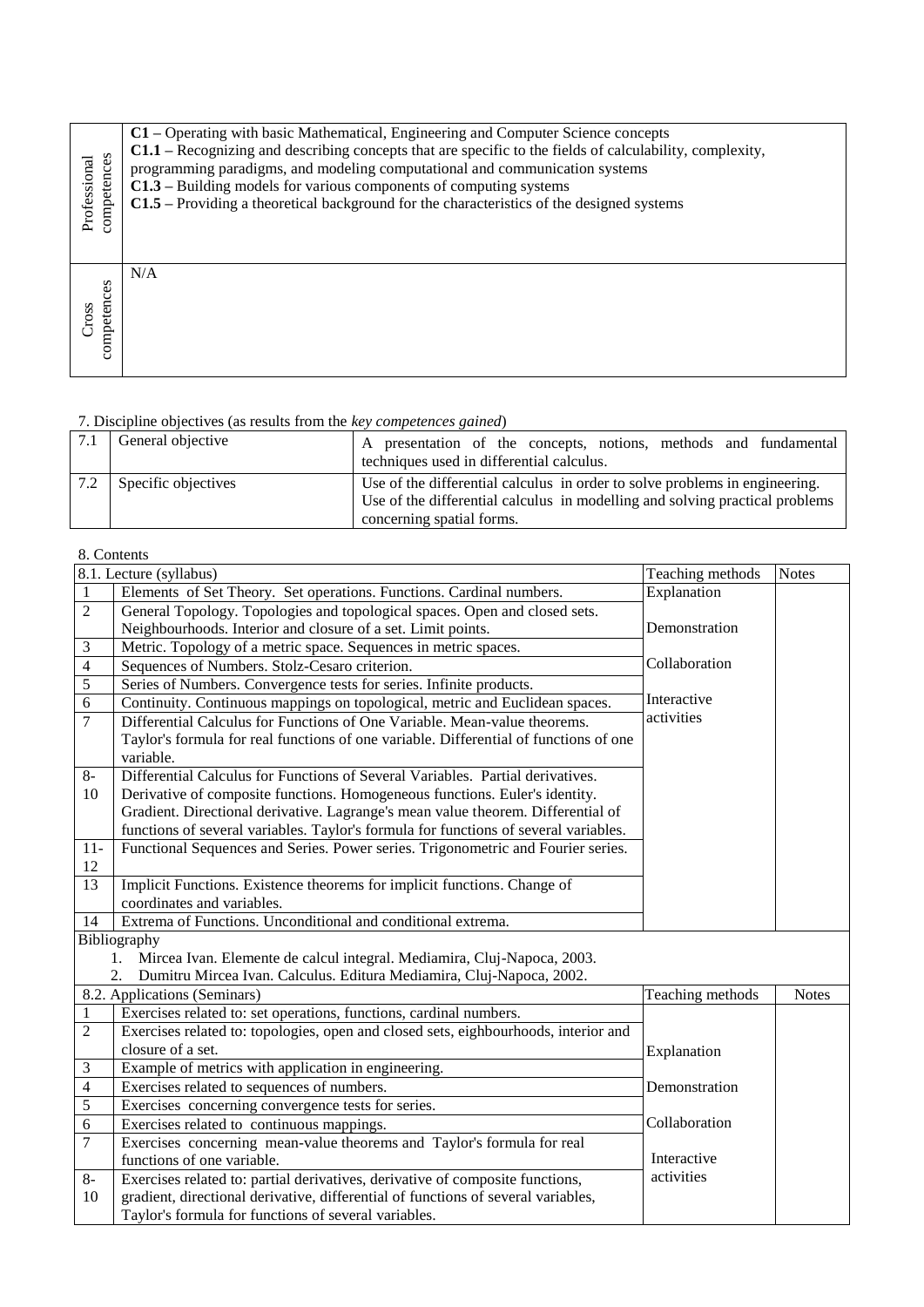| $-11-$ | Exercises related to power and Fourier series.                                                     |  |
|--------|----------------------------------------------------------------------------------------------------|--|
| 12     |                                                                                                    |  |
| 13     | Exercises related to implicit functions, change of coordinates and variables.                      |  |
| 14     | Exercises concerning unconditional and conditional extrema.                                        |  |
|        | <b>Bibliography</b>                                                                                |  |
|        | Dumitru Mircea Ivan, et al. Analiză matematică - Culegere de probleme pentru seminarii, examene și |  |
|        | concursuri. Editura Mediamira, Cluj-Napoca, 2002.                                                  |  |

2. Mircea Ivan et al. Culegere de Probleme Pentru Seminarii, Examene şi Concursuri. UT Press, Cluj-Napoca, 2000.

9. Bridging course contents with the expectations of the representatives of the community, professional associations and employers in the field

Collaboration with engineers in order to identify and solve problems raised by the market.

10. Evaluation

| Activity type                        |                                | 10.1 Assessment criteria          | 10.2 | Assessment methods  |  | 10.3 Weight in the final grade |  |  |
|--------------------------------------|--------------------------------|-----------------------------------|------|---------------------|--|--------------------------------|--|--|
| Course                               | Abilities of understanding and |                                   |      | Written examination |  | 30%                            |  |  |
|                                      |                                | using creatively the concepts and |      |                     |  |                                |  |  |
|                                      |                                | proofs                            |      |                     |  |                                |  |  |
| Applications                         |                                | Abilities of solving problems and |      | Written examination |  | 70%                            |  |  |
|                                      |                                | applying algorithms               |      |                     |  |                                |  |  |
| 10.4 Minimum standard of performance |                                |                                   |      |                     |  |                                |  |  |
| .<br>$\sim$<br>$\sim$                |                                |                                   |      |                     |  |                                |  |  |

Ability to present coherently a theoretical subject and to solve problems with practical content.

Course responsible<br>
Prof.dr. Dumitru Mircea Ivan<br>
Prof.dr. Dumitru Mircea Ivan

Prof.dr.eng. Rodica Potolea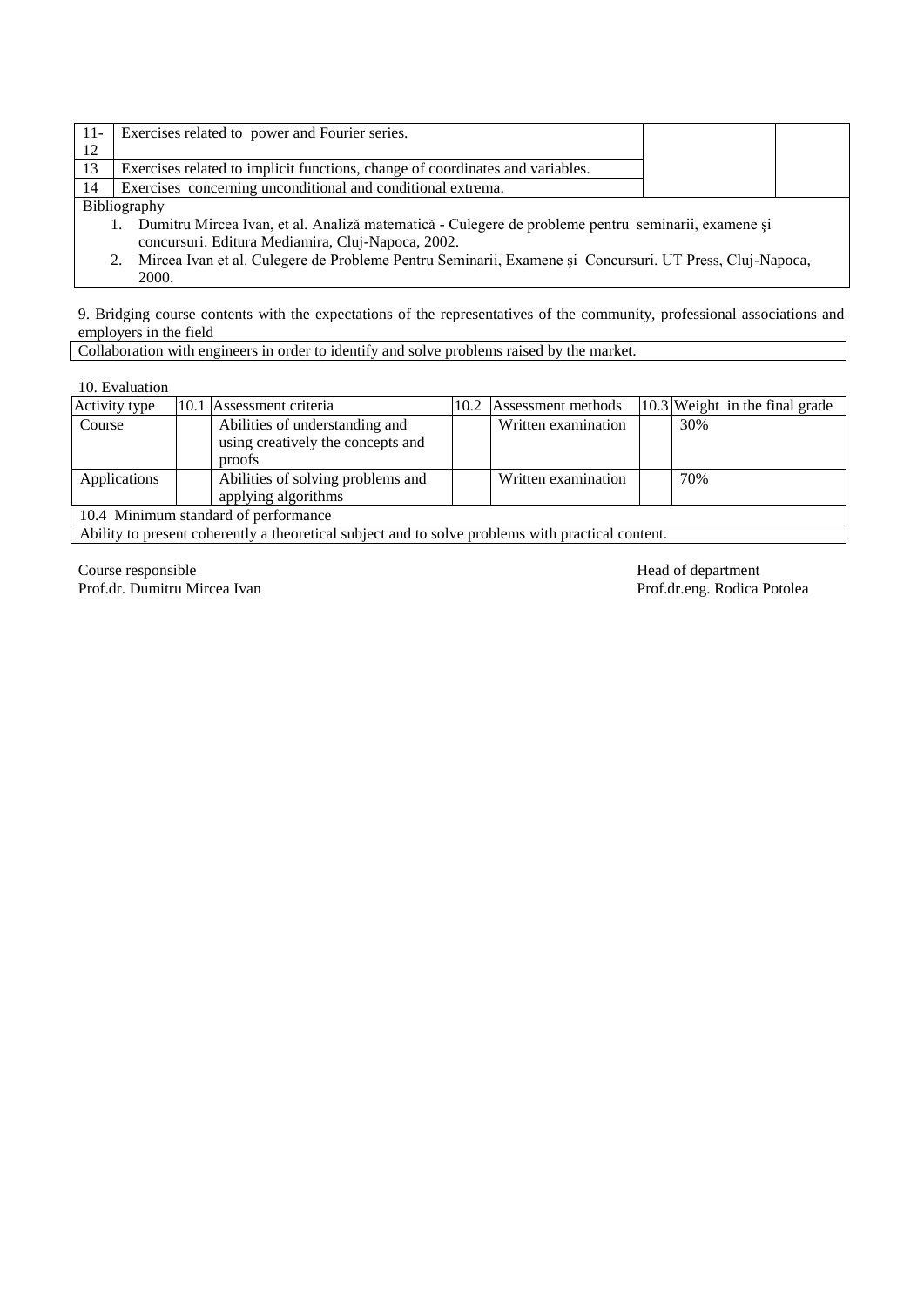|      | Data about the program of study |                                             |
|------|---------------------------------|---------------------------------------------|
| -1.1 | Institution                     | The Technical University of Cluj-Napoca     |
| 1.2  | Faculty                         | <b>Automation and Computer Science</b>      |
| 1.3  | Department                      | <b>Computer Science</b>                     |
| 1.4  | Field of study                  | Computer Science and Information Technology |
| 1.5  | Cycle of study                  | <b>Bachelor of Science</b>                  |
| 1.6  | Program of study/Qualification  | Computer Science/ Engineer                  |
| 1.7  | Form of education               | Full time                                   |
| 1.8  | Subject code                    |                                             |

#### 2. Data about the subject

| 2.1 | Subject name                       |  |  |              |  |     | Linear Algebra                                             |      |  |                      |       |  |  |
|-----|------------------------------------|--|--|--------------|--|-----|------------------------------------------------------------|------|--|----------------------|-------|--|--|
|     | 2.2 Subject area                   |  |  |              |  |     | Computer Science and Information Technology                |      |  |                      |       |  |  |
|     | 2.3 Course responsible/lecturer    |  |  |              |  |     | Prof. dr. Ioan RASA Ioan.Rasa@math.utcluj.ro               |      |  |                      |       |  |  |
| 2.4 | Teachers in charge of applications |  |  |              |  |     | Conf. dr. Daniela Inoan, Conf. dr. Dalia Cimpean           |      |  |                      |       |  |  |
|     |                                    |  |  |              |  |     | Daniela.Inoan@math.utcluj.ro; Dalia.Cimpean@math.utcluj.ro |      |  |                      |       |  |  |
| 2.5 | Year of study                      |  |  | 2.6 Semester |  | 2.7 | Assessment                                                 | exam |  | 2.8 Subject category | DF/OB |  |  |
|     |                                    |  |  |              |  |     |                                                            |      |  |                      |       |  |  |

# 3. Estimated total time

| Sem. | Subject name          |                 | Lecture Applications Lecture Applications Individual TOTAL |  |    |                    |   | study |    | Credit |  |
|------|-----------------------|-----------------|------------------------------------------------------------|--|----|--------------------|---|-------|----|--------|--|
|      |                       | [hours / week.] |                                                            |  |    | [hours / semester] |   |       |    |        |  |
|      |                       |                 |                                                            |  |    |                    | ∸ | D     |    |        |  |
|      | <b>Linear Algebra</b> |                 |                                                            |  | 28 | 28                 | - |       | 48 | 104    |  |

| 3.1                                                                              | Number of hours per week                         | 4  | 3.2 | of which, course |    | 3.3 | applications | $\mathfrak{D}$ |
|----------------------------------------------------------------------------------|--------------------------------------------------|----|-----|------------------|----|-----|--------------|----------------|
| 3.4                                                                              | Total hours in the teaching plan                 | 56 | 3.5 | of which, course | 28 | 3.6 | applications | 28             |
|                                                                                  | Individual study                                 |    |     |                  |    |     |              | Hours          |
|                                                                                  | Manual, lecture material and notes, bibliography |    |     |                  |    |     |              | 20             |
| Supplementary study in the library, online and in the field                      |                                                  |    |     |                  |    |     |              | 4              |
| Preparation for seminars/laboratory works, homework, reports, portfolios, essays |                                                  |    |     |                  |    |     |              |                |
| Tutoring                                                                         |                                                  |    |     |                  |    |     |              | $\Omega$       |
|                                                                                  | Exams and tests                                  |    |     |                  |    |     |              | 3              |
| Other activities                                                                 |                                                  |    |     |                  |    |     |              | $\overline{0}$ |
| 3.7                                                                              | Total hours of individual study                  |    | 48  |                  |    |     |              |                |
| 3.8                                                                              | Total hours per semester                         |    | 104 |                  |    |     |              |                |

# 3.9 Number of credit points 4

#### 4. Pre-requisites (where appropriate) 4.1 Curriculum Basic knowledge of Linear Algebra and Analytic Geometry<br>4.2 Competence Competences in elementary Linear Algebra and Analytic Geometry Competence Competences in elementary Linear Algebra and Analytic Geometry: matrices, determinants, linear systems, vectors and lines in plane

#### 5. Requirements (where appropriate)

| . .                          | ------------------             |                               |
|------------------------------|--------------------------------|-------------------------------|
| $-1$<br>◡.                   | course<br>the<br>٥r            | videoprojector<br>Blackboard. |
| $\epsilon$ $\gamma$<br>ىر، ب | 1cat10ns<br>the<br>app'<br>١O٢ | videoprojector<br>Blackboard. |
|                              |                                |                               |

#### 6. Specific competences

L

|                             | C1 – Operating with basic Mathematical, Engineering and Computer Science concepts                        |  |  |  |  |  |  |  |  |
|-----------------------------|----------------------------------------------------------------------------------------------------------|--|--|--|--|--|--|--|--|
|                             | C1.1 – Recognizing and describing concepts that are specific to the fields of calculability, complexity, |  |  |  |  |  |  |  |  |
| Professional<br>competences | programming paradigms, and modeling computational and communication systems                              |  |  |  |  |  |  |  |  |
|                             | $C1.3$ – Building models for various components of computing systems                                     |  |  |  |  |  |  |  |  |
|                             | C1.5 – Providing a theoretical background for the characteristics of the designed systems                |  |  |  |  |  |  |  |  |
|                             |                                                                                                          |  |  |  |  |  |  |  |  |
|                             |                                                                                                          |  |  |  |  |  |  |  |  |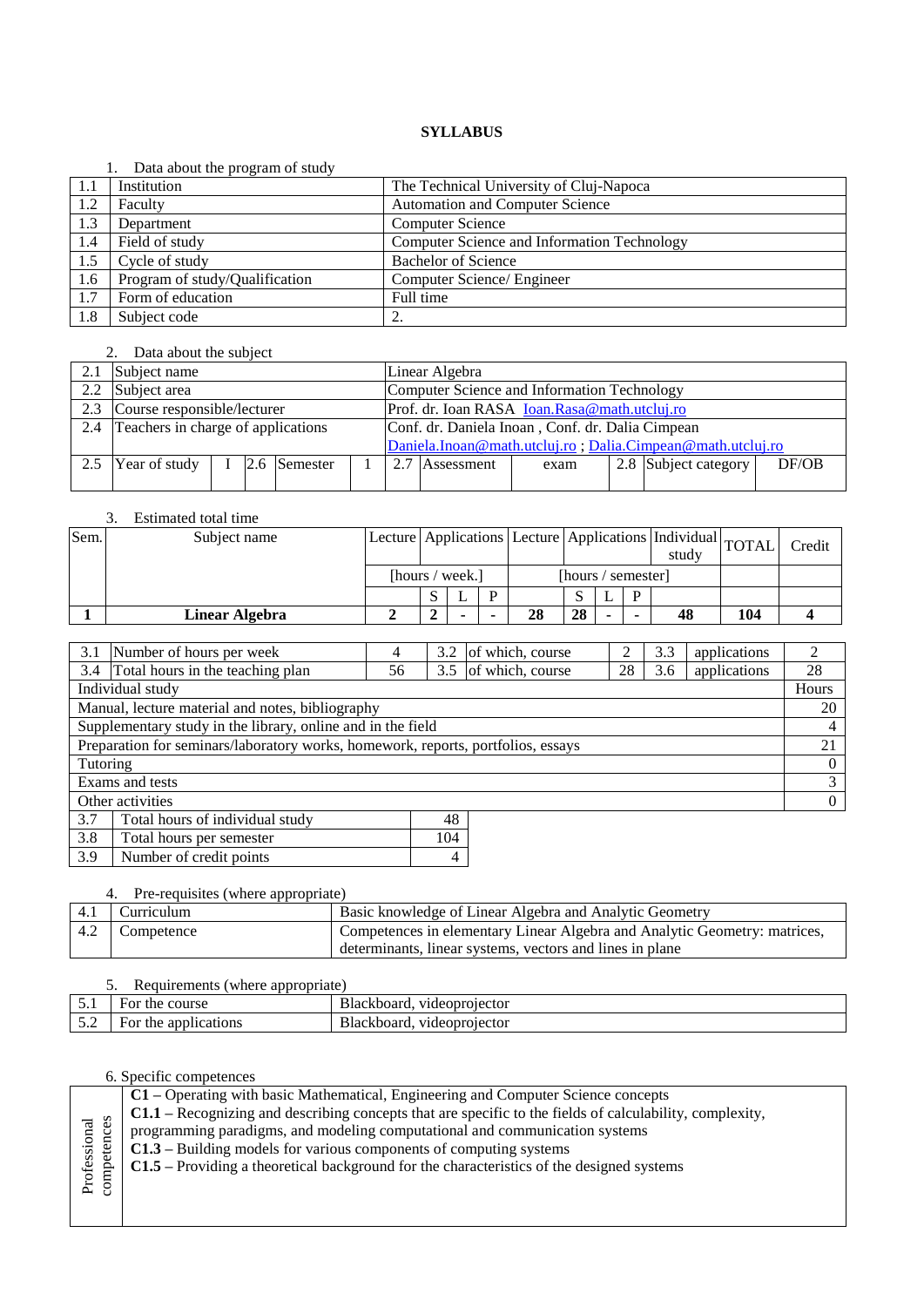| 89                 | N/A |
|--------------------|-----|
| SS<br>₩<br>α.<br>┍ |     |
| -<br>∽<br>◡<br>Ċ   |     |

|     | General objective   | presentation of the concepts, notions, methods and fundamental<br>A            |
|-----|---------------------|--------------------------------------------------------------------------------|
|     |                     | techniques used in linear algebra and analytic geometry.                       |
| 7.2 | Specific objectives | Use of the matriceal calculus (in the general context of linear algebra) in    |
|     |                     | order to solve problems in engineering.                                        |
|     |                     | Use of the vectorial calculus (in the general context of analytic geometry) in |
|     |                     | modelling and solving practical problems concerning spatial forms.             |

8. Contents

|                          | 8.1. Lecture (syllabus)                                                                                         | Teaching methods | <b>Notes</b> |
|--------------------------|-----------------------------------------------------------------------------------------------------------------|------------------|--------------|
| $\mathbf{1}$             | Linear spaces. Definition. Linear subspaces. Examples.                                                          | Explanation      |              |
| $\overline{2}$           | Linear independence. Basis. Dimension. Change of basis.                                                         |                  |              |
| $\overline{3}$           | Inner - product spaces. Definition, properties, Schwarz' inequality. Examples                                   | Demonstration    |              |
| $\overline{\mathcal{L}}$ | Linear transformations. Definition, elementary properties, Kernel and Image.                                    |                  |              |
| 5                        | The matrix associated to a linear transformation. The standard construction.                                    | Collaboration    |              |
|                          | Expresions in terms of coordinates.                                                                             |                  |              |
| 6                        | Eigenvalues and eigenvectors. Definitions, invariant subspaces, characteristic                                  | Interactive      |              |
|                          | polynomials.                                                                                                    | activities       |              |
| 7                        | The diagonal form. Canonical forms, diagonalizability.                                                          |                  |              |
| $\,$ 8 $\,$              | The Jordan canonical form. Construction of a Jordan basis and a Jordan matrix.                                  |                  |              |
| 9                        | Functions of a matrix. The n-th power of a matrix. Elementary functions of a                                    |                  |              |
|                          | matrix.                                                                                                         |                  |              |
| 10                       | The adjoint operator. Definition, properties, examples.                                                         |                  |              |
| 11                       | Self-adjoint operators, unitary operators, properties of the eigenvalues and                                    |                  |              |
|                          | eigenvectors.                                                                                                   |                  |              |
| 12                       | Bilinear forms, quadratic forms. The associated matrix.                                                         |                  |              |
| 13                       | The canonical form. Reduction to a canonical form. The method of eigenvalues                                    |                  |              |
|                          | and Jacobi's method.                                                                                            |                  |              |
| 14                       | Conics and quadrics. Reduction to a canonical form. Geometric properties.                                       |                  |              |
|                          | Bibliography                                                                                                    |                  |              |
|                          | D. Cimpean, D. Inoan, I. Rasa, An invitation to Linear Algebra and Analytic Geometry, Ed. Mediamira, 2012<br>1. |                  |              |
|                          | V. Pop, I. Rasa, Linear Algebra with Applications to Markov Chains, Ed. Mediamira, 2005<br>2.                   |                  |              |
|                          | 8.2. Applications (Seminars)                                                                                    | Teaching methods | <b>Notes</b> |
| $\mathbf{1}$             | Determinants, matrices, geometric vectors                                                                       |                  |              |
| $\overline{c}$           | Linear spaces, bases, dimension                                                                                 |                  |              |
| $\overline{3}$           | Inner-product spaces                                                                                            |                  |              |
| $\overline{4}$           | Linear transformations. Examples                                                                                | Explanation      |              |
| 5                        | Linear transformations characterized in terms of matrices                                                       |                  |              |
| 6                        | Invariant subspaces, eigenvalues, eigenvectors                                                                  | Demonstration    |              |
| $\sqrt{ }$               | Diagonalizable linear transformations                                                                           |                  |              |
| $\overline{8}$           | Jordan bases, Jordan canonical forms                                                                            | Collaboration    |              |
| $\overline{9}$           | Elementary functions of a matrix, examples                                                                      |                  |              |
| 10                       | The adjoint operator                                                                                            | Interactive      |              |
| 11                       | Special classes of operators                                                                                    | activities       |              |
| 12                       | Bilinear forms, quadratic forms                                                                                 |                  |              |
|                          |                                                                                                                 |                  |              |
| 13                       | Reduction to a canonical form                                                                                   |                  |              |
| 14                       | Conics and quadrics, reduction to a canonical form                                                              |                  |              |
|                          | Bibliography                                                                                                    |                  |              |
|                          | D. Cimpean, D. Inoan, I. Rasa, An invitation to Linear Algebra and Analytic Geometry, Ed. Mediamira, 2012<br>1. |                  |              |

9. Bridging course contents with the expectations of the representatives of the community, professional associations and employers in the field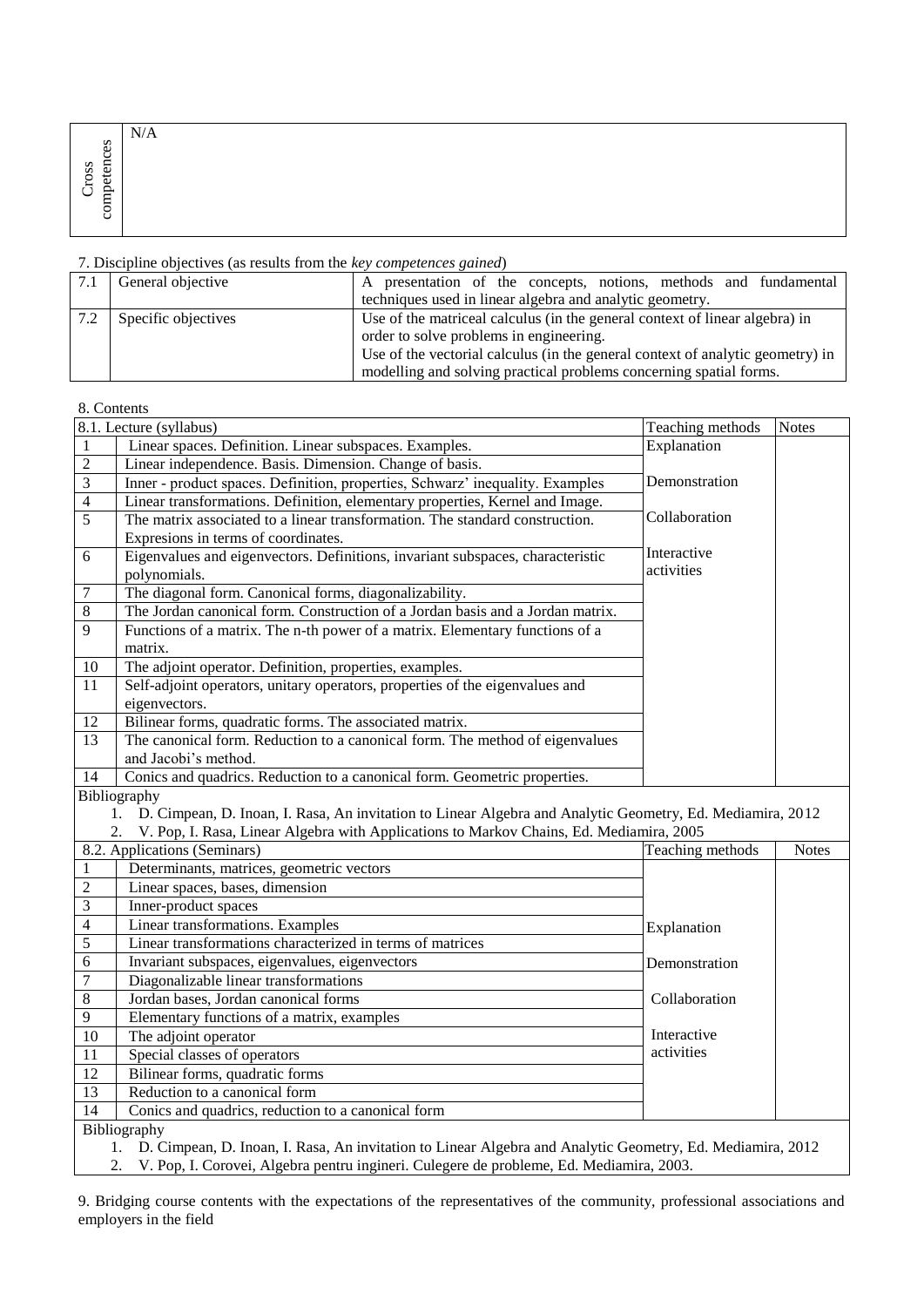# Collaboration with engineers in order to identify and solve problems raised by the market.

#### 10. Evaluation

| Activity type                        |  | 10.1 Assessment criteria                                                                          |  | 10.2 Assessment methods |  | $\left 10.3\right $ Weight in the final grade |  |  |  |
|--------------------------------------|--|---------------------------------------------------------------------------------------------------|--|-------------------------|--|-----------------------------------------------|--|--|--|
| Course                               |  | Abilities of understanding and                                                                    |  | Written examination     |  | 30%                                           |  |  |  |
|                                      |  | using creatively the concepts and                                                                 |  |                         |  |                                               |  |  |  |
|                                      |  | proofs                                                                                            |  |                         |  |                                               |  |  |  |
| Applications                         |  | Abilities of solving problems and                                                                 |  | Written examination     |  | 70%                                           |  |  |  |
|                                      |  | applying algorithms                                                                               |  |                         |  |                                               |  |  |  |
| 10.4 Minimum standard of performance |  |                                                                                                   |  |                         |  |                                               |  |  |  |
|                                      |  | Ability to present coherently a theoretical subject and to solve problems with practical content. |  |                         |  |                                               |  |  |  |

Course responsible<br>Prof. dr. Ioan RASA

Head of department<br>Prof.dr.eng. Rodica Potolea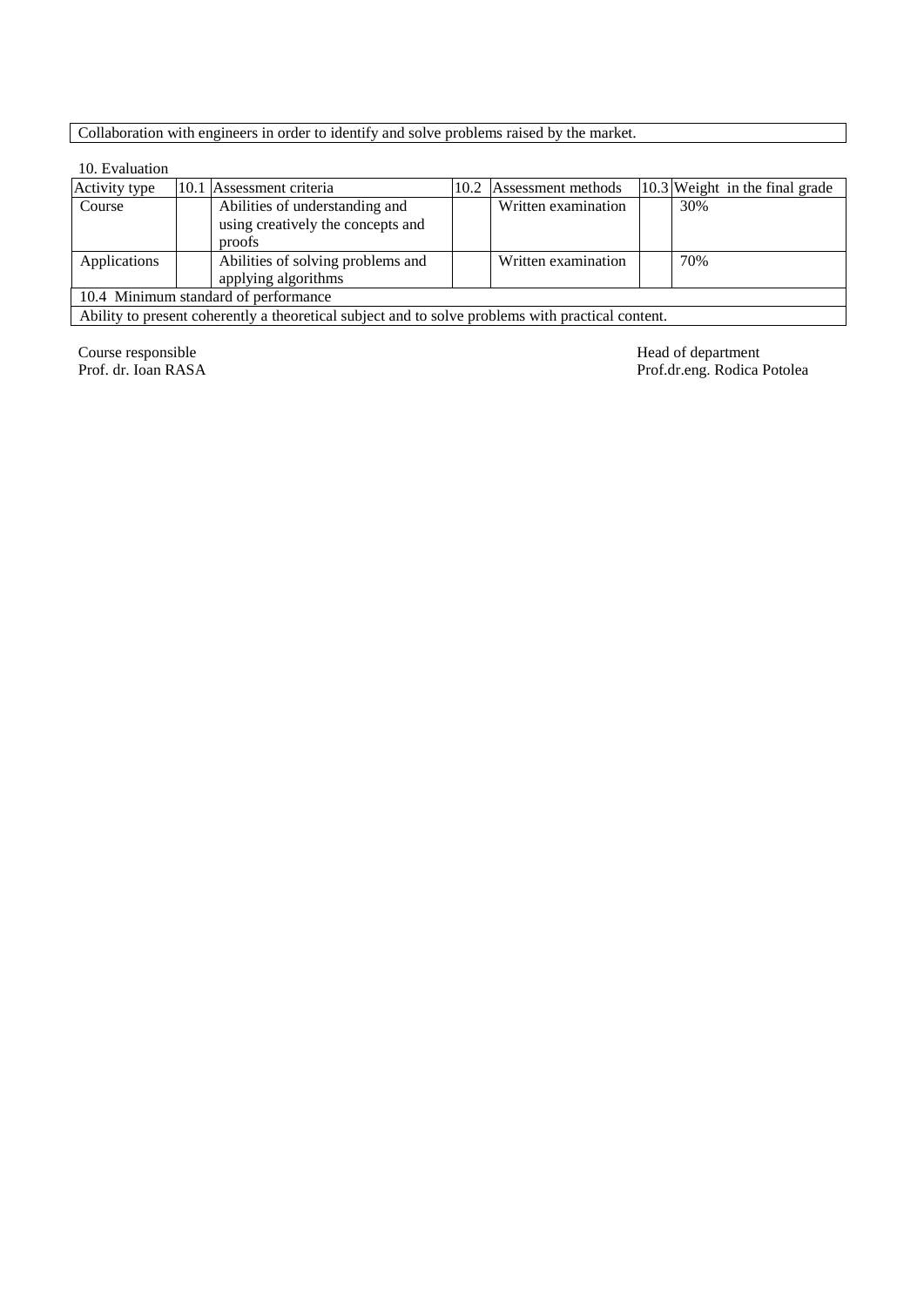|     | Data about the program of study |                                             |
|-----|---------------------------------|---------------------------------------------|
| 1.1 | Institution                     | The Technical University of Cluj-Napoca     |
| 1.2 | Faculty                         | Automation and Computer Science             |
| 1.3 | Department                      | <b>Computer Science</b>                     |
| 1.4 | Field of study                  | Computer Science and Information Technology |
| 1.5 | Cycle of study                  | <b>Bachelor of Science</b>                  |
| 1.6 | Program of study/Qualification  | Computer Science/ Engineer                  |
| 1.7 | Form of education               | Full time                                   |
| 1.8 | Subject code                    | 3.                                          |

#### 2. Data about the subject

|     | Subject name                       |  |  |              |  | Special Mathematics I |                                                         |      |  |                      |       |  |
|-----|------------------------------------|--|--|--------------|--|-----------------------|---------------------------------------------------------|------|--|----------------------|-------|--|
|     | 2.2 Subject area                   |  |  |              |  |                       | Computer Science and Information Technology             |      |  |                      |       |  |
|     | 2.3 Course responsible/lecturer    |  |  |              |  |                       | Prof. dr. Daniela ROSCA Daniela.Rosca_at_math.utcluj.ro |      |  |                      |       |  |
| 2.4 | Teachers in charge of applications |  |  |              |  |                       |                                                         |      |  |                      |       |  |
|     | Year of study                      |  |  | 2.6 Semester |  |                       | Assessment                                              | exam |  | 2.8 Subject category | DF/OB |  |
|     |                                    |  |  |              |  |                       |                                                         |      |  |                      |       |  |

#### 3. Estimated total time

| Sem. | Subject name                 |                 | Lecture Applications Lecture Applications   Individual TOTAL |                    | study |    |    |  | Credit |    |     |  |
|------|------------------------------|-----------------|--------------------------------------------------------------|--------------------|-------|----|----|--|--------|----|-----|--|
|      |                              | [hours / week.] |                                                              | [hours / semester] |       |    |    |  |        |    |     |  |
|      |                              |                 |                                                              |                    |       |    |    |  |        |    |     |  |
|      | <b>Special Mathematics I</b> |                 |                                                              |                    |       | 28 | 28 |  |        | 72 | 128 |  |

| 3.1                                                                              | Number of hours per week             | 4  | 3.2 | of which, course | ↑  | 3.3 | applications | 2        |
|----------------------------------------------------------------------------------|--------------------------------------|----|-----|------------------|----|-----|--------------|----------|
|                                                                                  | 3.4 Total hours in the teaching plan | 56 | 3.5 | of which, course | 28 | 3.6 | applications | 28       |
|                                                                                  | Individual study                     |    |     |                  |    |     |              | Hours    |
| Manual, lecture material and notes, bibliography                                 |                                      |    |     |                  |    |     | 28           |          |
| Supplementary study in the library, online and in the field                      |                                      |    |     |                  |    | 14  |              |          |
| Preparation for seminars/laboratory works, homework, reports, portfolios, essays |                                      |    |     |                  |    | 13  |              |          |
| Tutoring                                                                         |                                      |    |     |                  |    | ⇁   |              |          |
|                                                                                  | Exams and tests                      |    |     |                  |    |     |              | 10       |
|                                                                                  | Other activities                     |    |     |                  |    |     |              | $\Omega$ |
| 3.7                                                                              | Total hours of individual study      |    | 72  |                  |    |     |              |          |
| 3.8                                                                              | Total hours per semester             |    | 128 |                  |    |     |              |          |

# 4. Pre-requisites (where appropriate)

3.9 Number of credit points 5

|     | $\tau$ . The requisites (where appropriate) |                                                                                                                                                                                                           |  |  |  |  |  |  |  |  |
|-----|---------------------------------------------|-----------------------------------------------------------------------------------------------------------------------------------------------------------------------------------------------------------|--|--|--|--|--|--|--|--|
| 4.1 | Curriculum                                  | Algebra, highschool level (real profile)                                                                                                                                                                  |  |  |  |  |  |  |  |  |
| 4.2 | Competence                                  | Notions of combinatorial theory (arrangements, permutations, combinations);<br>sets and operations with sets; notions of mathematical logic; mathematical<br>induction method, calculations with matrices |  |  |  |  |  |  |  |  |

#### 5. Requirements (where appropriate)

| 5.1 | For the course       | Blackboard.<br>graphic tablet<br>videoprojector, computer,    |
|-----|----------------------|---------------------------------------------------------------|
| 5.2 | For the applications | graphic tablet<br>Blackboard.<br>videoprojector.<br>computer. |
|     |                      |                                                               |

| tenc                        | C1 – Operating with basic Mathematical, Engineering and Computer Science concepts                                           |  |  |  |  |  |  |
|-----------------------------|-----------------------------------------------------------------------------------------------------------------------------|--|--|--|--|--|--|
|                             | <b>C1.1</b> – Recognizing and describing concepts that are specific to the fields of calculability, complexity, programming |  |  |  |  |  |  |
|                             | paradigms, and modeling computational and communication systems                                                             |  |  |  |  |  |  |
| $\overline{\text{ss}}$<br>Ъ | $C1.3$ – Building models for various components of computing systems                                                        |  |  |  |  |  |  |
| ψę                          | C1.5 – Providing a theoretical background for the characteristics of the designed systems                                   |  |  |  |  |  |  |
| Profe<br>comp               |                                                                                                                             |  |  |  |  |  |  |
|                             |                                                                                                                             |  |  |  |  |  |  |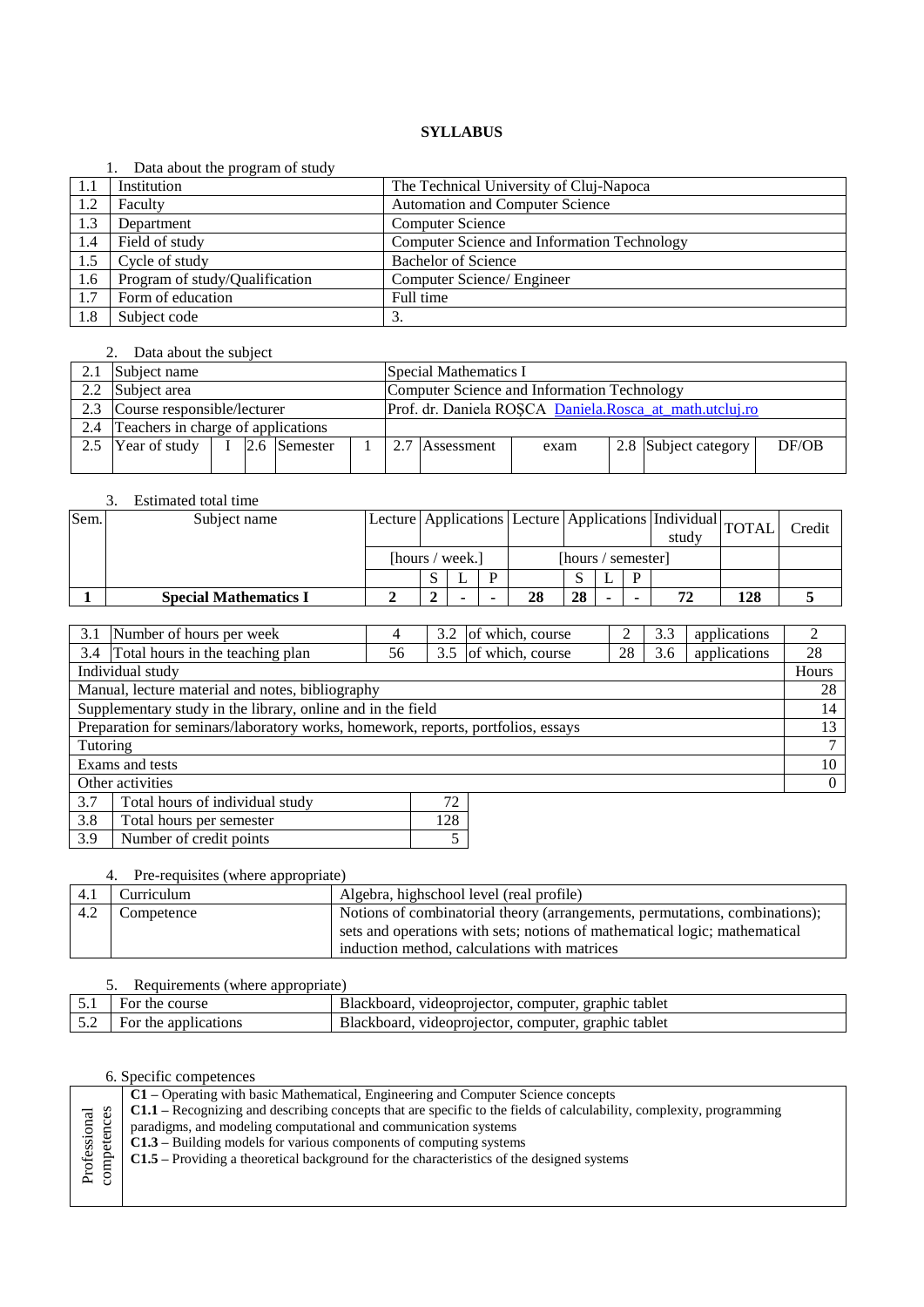|                                           | N/A |
|-------------------------------------------|-----|
| ces                                       |     |
| ā<br>$\frac{1}{2}$<br>$\sim$ $ \sim$<br>ಕ |     |
| Ě                                         |     |
| 5                                         |     |

| 7.1 | General objective   | A presentation of the concepts, notions and fundamental methods used in counting and        |  |  |  |  |  |  |
|-----|---------------------|---------------------------------------------------------------------------------------------|--|--|--|--|--|--|
|     |                     | discrete probability theory.                                                                |  |  |  |  |  |  |
|     |                     | A presentation of basic concepts and properties in graph theory, basic algorithms and       |  |  |  |  |  |  |
|     |                     | theorems based in graph theory, and their mathematical proof.                               |  |  |  |  |  |  |
| 7.2 | Specific objectives | Develop and apply strategies for solving combinatorial problems;                            |  |  |  |  |  |  |
|     |                     | Identification of patterns in solving combinatorial counting problems;                      |  |  |  |  |  |  |
|     |                     | Modeling and formulation, in terms of probability theory and specific notations, of         |  |  |  |  |  |  |
|     |                     | concrete problems coming from random experiments and random processes;                      |  |  |  |  |  |  |
|     |                     | Identify standard discrete distributions of probability for solving probabilistic problems; |  |  |  |  |  |  |
|     |                     | Interpretation of numerical results in the problems modeled using random variables;         |  |  |  |  |  |  |
|     |                     | Modelling of concrete problems using graph theory notions and concepts;                     |  |  |  |  |  |  |
|     |                     | Application of specific algorithms to problems modeled by classical graph theory (trees,    |  |  |  |  |  |  |
|     |                     | minimum spanning trees, coding and decoding trees, construction Eulerian trails and         |  |  |  |  |  |  |
|     |                     | Hamiltonian paths, the Chinese postman problem, flow problems, etc).                        |  |  |  |  |  |  |

# 8. Contents

|                | 8.1. Lecture (syllabus)                                                                               | Teaching methods | <b>Notes</b> |  |  |  |  |  |  |
|----------------|-------------------------------------------------------------------------------------------------------|------------------|--------------|--|--|--|--|--|--|
| 1              | Principles of counting and counting methods.                                                          | Windows Journal  |              |  |  |  |  |  |  |
| $\overline{2}$ | Recursions and generating functions.                                                                  | software for     |              |  |  |  |  |  |  |
| 3              | Introduction to graphs. Definitions, notations, general properties. Connectivity.                     | graphic tablet,  |              |  |  |  |  |  |  |
|                | Graphs and digraphs representation.                                                                   | videoprojection  |              |  |  |  |  |  |  |
| $\overline{4}$ | Trees, sorting and searching: roted trees, decision trees, sorting trees.                             |                  |              |  |  |  |  |  |  |
| $\overline{5}$ | Binary trees and binary codes. Huffman codes.                                                         | Explanation      |              |  |  |  |  |  |  |
| 6              | Spanning trees. Depth-first search, breadth-first search. Minimum spanning tree                       |                  |              |  |  |  |  |  |  |
|                | in weighted graphs - Prim's and Kruskal's algorithm.                                                  | Demonstration    |              |  |  |  |  |  |  |
| $\overline{7}$ | Minimum spanning trees in directed graphs - Chu-Liu-Edmonds algorithm.                                |                  |              |  |  |  |  |  |  |
|                | Shortest path - Dijkstra's algorithm. Greedy algorithms. General properties and                       | Collaboration    |              |  |  |  |  |  |  |
|                | greedy algorithm for the maximum weight problem.                                                      |                  |              |  |  |  |  |  |  |
| $\,8\,$        | Bipartite graphs. Matchings. Matchings in bipartite graphs. Maximum matchings.                        |                  |              |  |  |  |  |  |  |
| 9              | Eulerian graphs and Hamiltonian graphs. The postman's problem.                                        |                  |              |  |  |  |  |  |  |
| 10             | Networks, flows and cuts. Max flow min cut theorem.                                                   |                  |              |  |  |  |  |  |  |
| 11             | Introduction to discrete probabilities: the axioms of probabilities, conditional                      |                  |              |  |  |  |  |  |  |
|                | probabilities, total probability and Bayes' formula.                                                  |                  |              |  |  |  |  |  |  |
| 12             | Probabilistic schemes: binomial, multinomial, Poisson, geometric, negative                            |                  |              |  |  |  |  |  |  |
|                | binomial, Poisson's urns.                                                                             |                  |              |  |  |  |  |  |  |
| 13             | Random variables, examples of discrete random variables, operations with                              |                  |              |  |  |  |  |  |  |
|                | random variables.                                                                                     |                  |              |  |  |  |  |  |  |
| 14             | Expected value and variance. Covariance. Chebyshev's theorem and weak law of                          |                  |              |  |  |  |  |  |  |
|                | large numbers.                                                                                        |                  |              |  |  |  |  |  |  |
|                | Bibliography                                                                                          |                  |              |  |  |  |  |  |  |
|                | 1. T. Toadere, Grafe, Teorie, algoritmi, aplicatii, Ed. Microinformatica, Cluj, 2002.                 |                  |              |  |  |  |  |  |  |
|                | 2. N. Vornicescu, Grafe. Teorie si algoritmi, Ed. Mediamira, 2005.                                    |                  |              |  |  |  |  |  |  |
|                | 3. D. Rosca, Discrete Mathematics, Ed. Mediamira, 2007.                                               |                  |              |  |  |  |  |  |  |
|                | 4. A. Mitrea, Fundamente de teoria probabilitatilor, Ed. UTPress, 2003.                               |                  |              |  |  |  |  |  |  |
|                | 5. K. Bogart, S. Drysdale, C. Stein, Discrete Math for Computer Science Students, available online at |                  |              |  |  |  |  |  |  |
|                | http://www.cs.dartmouth.edu/~ac/Teach/cs21-Winter04/                                                  |                  |              |  |  |  |  |  |  |
|                | 6. N. L. Biggs, Discrete Mathematics, Oxford University Press, 2005.                                  |                  |              |  |  |  |  |  |  |
|                | 7. R. Durret, The Essentials of Probability, Duxbury Press, 1994.                                     |                  |              |  |  |  |  |  |  |
|                | 8.2. Applications (Seminars)                                                                          | Teaching methods | <b>Notes</b> |  |  |  |  |  |  |
| $\mathbf{1}$   | Counting. The pigeonhole principle, counting set of pairs. Functions, words.                          | Windows Journal  |              |  |  |  |  |  |  |
|                | Selections with and without repetition.                                                               | software for     |              |  |  |  |  |  |  |
| $\overline{2}$ | Partitions, classifications, distributions.                                                           | graphic tablet,  |              |  |  |  |  |  |  |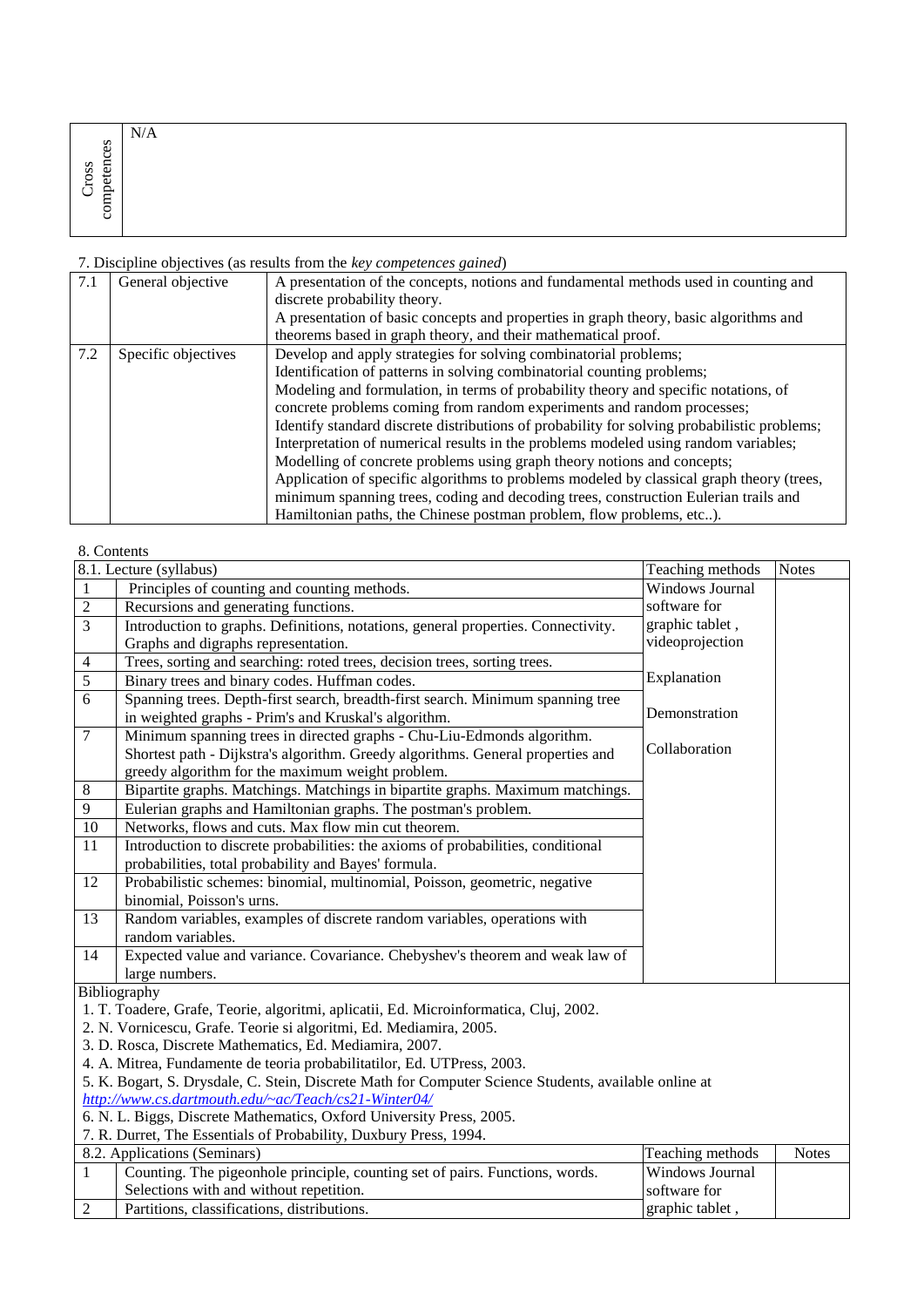| 3                                                              | Walks, trails, cycles in graphs. Graphs and digraphs representations.                                      | videoprojection |  |  |  |  |  |  |
|----------------------------------------------------------------|------------------------------------------------------------------------------------------------------------|-----------------|--|--|--|--|--|--|
| $\overline{4}$                                                 | Problems related to graphs.                                                                                |                 |  |  |  |  |  |  |
| 5                                                              | Properties and applications of incidence matrices and adjacency matrices.                                  | Explanation     |  |  |  |  |  |  |
| 6                                                              | Applications of trees: decision problems, sorting algorithms.                                              |                 |  |  |  |  |  |  |
| 7                                                              | Spanning trees: depth-first search, breadth-first search trees, properties.                                | Demonstration   |  |  |  |  |  |  |
|                                                                | Algorithms for minimum spanning trees.                                                                     |                 |  |  |  |  |  |  |
| 8                                                              | Algorithms for shortest path. Greedy algorithms for vertex coloring. General                               | Collaboration   |  |  |  |  |  |  |
|                                                                | notions about planar graphs.                                                                               |                 |  |  |  |  |  |  |
| 9                                                              | Bipartite graphs and matchings. Construction of alternating paths.                                         |                 |  |  |  |  |  |  |
| 10                                                             | Eulerian and Hamiltonian graphs. Algorithms for Eulerian and Hamiltonian tours.                            |                 |  |  |  |  |  |  |
| 11                                                             | Calculation of probabilities.                                                                              |                 |  |  |  |  |  |  |
| 12                                                             | The theorem on total probability and Bayes' formula with applications.                                     |                 |  |  |  |  |  |  |
| 13                                                             | Construction of random variables and calculation expected value and variance.                              |                 |  |  |  |  |  |  |
| 14                                                             | Applications of the weak law for large numbers.                                                            |                 |  |  |  |  |  |  |
|                                                                | Bibliography                                                                                               |                 |  |  |  |  |  |  |
|                                                                | J. A. Bondy, U.S.R. Murty, Graph theory with applications, available online at                             |                 |  |  |  |  |  |  |
| http://www.ecp6.jussieu.fr/pageperso/bondy/books/gtwa/gtwa.htm |                                                                                                            |                 |  |  |  |  |  |  |
|                                                                | J. Gross, J. Yellen, Graph Theory and its Applications, CRC Press, 1999<br>2.                              |                 |  |  |  |  |  |  |
|                                                                | Hannelore Lisei, Sanda Micula, Anna Soos, Probability Theory through Problems and applications, Cluj<br>3. |                 |  |  |  |  |  |  |
|                                                                | University Press, 2006.                                                                                    |                 |  |  |  |  |  |  |

4. Arthur Enghel - *Probleme de matematică: strategii de rezolvare*, Ed. Gil, 2006.

9. Bridging course contents with the expectations of the representatives of the community, professional associations and employers in the field

#### 10. Evaluation

| Activity type                        |  | 10.1 Assessment criteria                                                 | 10.2 | Assessment methods  |  | $10.3$ Weight in the final grade |  |  |  |
|--------------------------------------|--|--------------------------------------------------------------------------|------|---------------------|--|----------------------------------|--|--|--|
| Course                               |  | Abilities of understanding and<br>reproducing the concepts and<br>proofs |      | Written examination |  | 30.00%                           |  |  |  |
|                                      |  |                                                                          |      |                     |  |                                  |  |  |  |
| Applications                         |  | Abilities of solving problems and                                        |      | Written examination |  | 70.00%                           |  |  |  |
|                                      |  | applying algorithms                                                      |      |                     |  |                                  |  |  |  |
| 10.4 Minimum standard of performance |  |                                                                          |      |                     |  |                                  |  |  |  |
| 05/10/14                             |  |                                                                          |      |                     |  |                                  |  |  |  |

Course responsible Head of department

Prof. dr. Daniela ROŞCA Prof.dr.eng. Rodica Potolea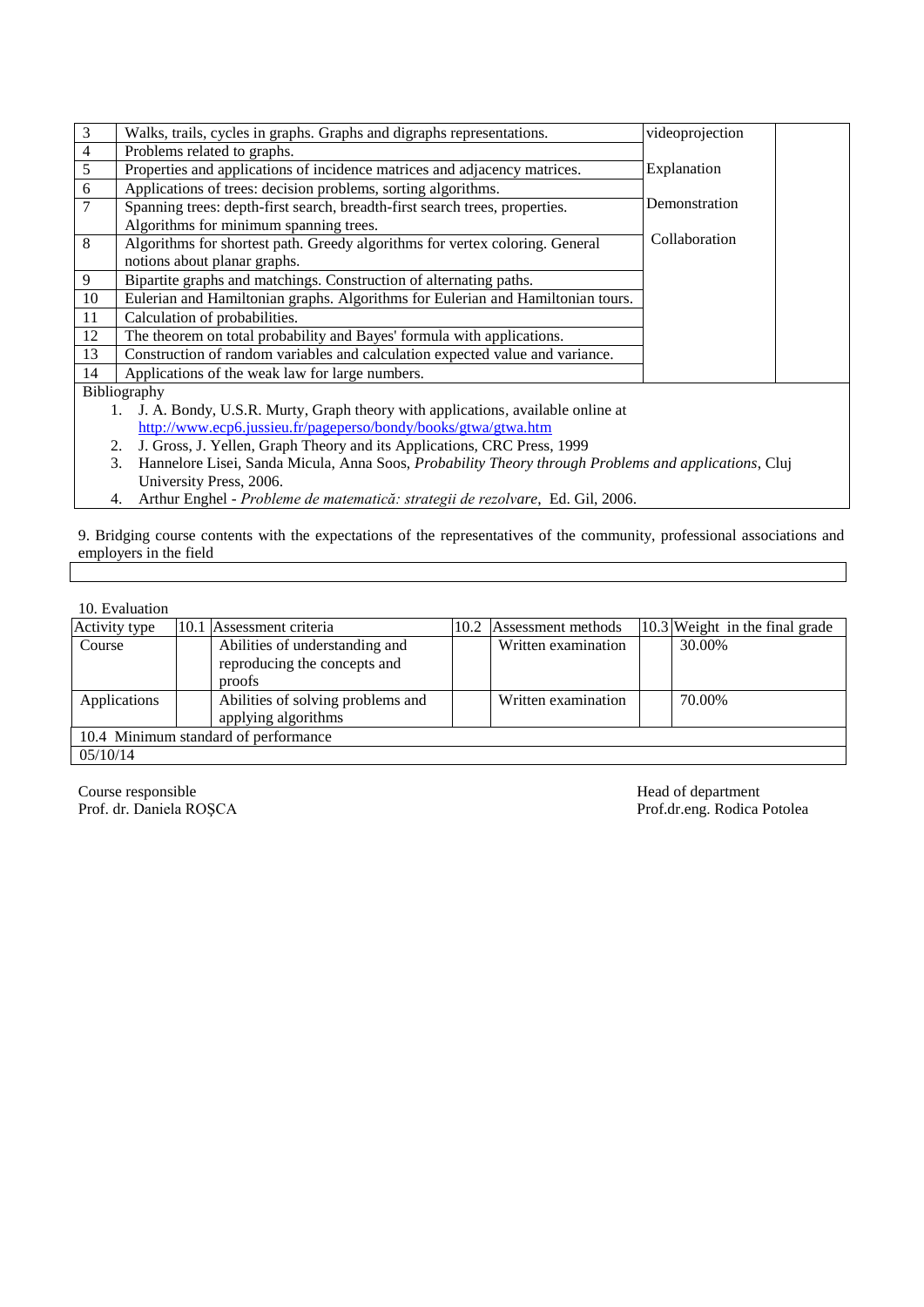|     | Data about the program of study |                                             |
|-----|---------------------------------|---------------------------------------------|
| 1.1 | Institution                     | The Technical University of Cluj-Napoca     |
| 1.2 | Faculty                         | <b>Automation and Computer Science</b>      |
| 1.3 | Department                      | <b>Computer Science</b>                     |
| 1.4 | Field of study                  | Computer Science and Information Technology |
| 1.5 | Cycle of study                  | <b>Bachelor of Science</b>                  |
| 1.6 | Program of study/Qualification  | Computer Science/ Engineer                  |
| 1.7 | Form of education               | Full time                                   |
| 1.8 | Subject code                    | 4.                                          |

# 2. Data about the subject

| 2.1 | Subject name                           |  |  |              |  | Logic Design                                     |                                                           |      |  |                      |        |  |  |
|-----|----------------------------------------|--|--|--------------|--|--------------------------------------------------|-----------------------------------------------------------|------|--|----------------------|--------|--|--|
|     | 2.2 Subject area                       |  |  |              |  |                                                  | Computer Science and Information Technology               |      |  |                      |        |  |  |
| 2.3 | Course responsible/lecturer            |  |  |              |  |                                                  | Prof. dr. eng. Octavian Cret - Octavian.Cret@cs.utcluj.ro |      |  |                      |        |  |  |
|     | 2.4 Teachers in charge of applications |  |  |              |  | Dipl. eng. Bogdan Popa - bogdititupopa@gmail.com |                                                           |      |  |                      |        |  |  |
|     |                                        |  |  |              |  | Dipl. eng. Lorena Dăian – lorenaiulia@yahoo.com  |                                                           |      |  |                      |        |  |  |
|     | Year of study                          |  |  | 2.6 Semester |  |                                                  | 2.7 Assessment                                            | exam |  | 2.8 Subject category | DID/OB |  |  |
|     |                                        |  |  |              |  |                                                  |                                                           |      |  |                      |        |  |  |

|      | Estimated total time |                 |  |                    |    |  |                                                                      |   |       |     |        |
|------|----------------------|-----------------|--|--------------------|----|--|----------------------------------------------------------------------|---|-------|-----|--------|
| Sem. | Subject name         |                 |  |                    |    |  | Lecture   Applications   Lecture   Applications   Individual   TOTAL |   | study |     | Credit |
|      |                      | [hours / week.] |  | [hours / semester] |    |  |                                                                      |   |       |     |        |
|      |                      |                 |  | D                  |    |  |                                                                      | Ð |       |     |        |
|      | <b>Logic Design</b>  |                 |  |                    | 28 |  | 28                                                                   |   | 74    | 130 |        |

| 3.1                                                         | Number of hours per week                                                         | 4  | 3.2       | of which, course     |    | 3.3 | applications | $\mathfrak{D}$ |
|-------------------------------------------------------------|----------------------------------------------------------------------------------|----|-----------|----------------------|----|-----|--------------|----------------|
|                                                             | 3.4 Total hours in the teaching plan                                             | 56 |           | 3.5 of which, course | 28 | 3.6 | applications | 28             |
|                                                             | Individual study                                                                 |    |           |                      |    |     |              | Hours          |
|                                                             | Manual, lecture material and notes, bibliography                                 |    |           |                      |    |     |              | 25             |
| Supplementary study in the library, online and in the field |                                                                                  |    |           |                      |    |     | 17           |                |
|                                                             | Preparation for seminars/laboratory works, homework, reports, portfolios, essays |    |           |                      |    |     |              | 17             |
| Tutoring                                                    |                                                                                  |    |           |                      |    |     |              | 6              |
|                                                             | Exams and tests                                                                  |    |           |                      |    |     |              | 9              |
|                                                             | Other activities                                                                 |    |           |                      |    |     |              | $\Omega$       |
| 3.7                                                         | Total hours of individual study                                                  |    | 74        |                      |    |     |              |                |
| 2Q                                                          | Total hours not samester                                                         |    | 12 $\cap$ |                      |    |     |              |                |

| 13.8  | Total hours per semester |  |
|-------|--------------------------|--|
| l 3.9 | Number of credit points  |  |

# 4. Pre-requisites (where appropriate)

| T. 1<br>the control of the control of the | <b>TRANSPORT COMMA</b><br>нин<br> | $-$<br>N/A<br>$ -$                                                                                                |
|-------------------------------------------|-----------------------------------|-------------------------------------------------------------------------------------------------------------------|
| ᠇.∠<br>the contract of the contract of    | .nc/<br>ገተ<br>nе                  | Dh.<br>rehra<br>electricity)<br>1CS<br>$\cdot$ ivsic $\cdot$<br>nа<br>$\sigma$<br>ne<br>IVІ<br>. .<br>.<br>$\sim$ |

| 5. Requirements (where appropriate) |                                                                              |  |  |  |  |  |  |  |  |
|-------------------------------------|------------------------------------------------------------------------------|--|--|--|--|--|--|--|--|
| For the course                      | • A minimum of 75% course attendance rate is mandatory for being admitted to |  |  |  |  |  |  |  |  |
|                                     | the final exam                                                               |  |  |  |  |  |  |  |  |
| For the applications                | • Preliminary preparation of summaries from the indicated bibliography       |  |  |  |  |  |  |  |  |
|                                     | (laboratory textbook)                                                        |  |  |  |  |  |  |  |  |

|                             | C1 - Operating with basic Mathematical, Engineering and Computer Science concepts                                                   |  |  |  |  |  |  |
|-----------------------------|-------------------------------------------------------------------------------------------------------------------------------------|--|--|--|--|--|--|
|                             | C1.1 – Recognizing and describing concepts that are specific to the fields of calculability, complexity, programming                |  |  |  |  |  |  |
|                             | paradigms, and modeling computational and communication systems                                                                     |  |  |  |  |  |  |
|                             | <b>C1.2</b> – Using specific theories and tools (algorithms, schemes, models, protocols, etc.) for explaining the structure and the |  |  |  |  |  |  |
|                             | functioning of hardware, software and communication systems                                                                         |  |  |  |  |  |  |
| Professional<br>competences | $C1.3$ – Building models for various components of computing systems                                                                |  |  |  |  |  |  |
|                             | C1.4 – Formal evaluation of the functional and non-functional characteristics of computing systems                                  |  |  |  |  |  |  |
|                             | <b>C1.5</b> – Providing a theoretical background for the characteristics of the designed systems                                    |  |  |  |  |  |  |
|                             |                                                                                                                                     |  |  |  |  |  |  |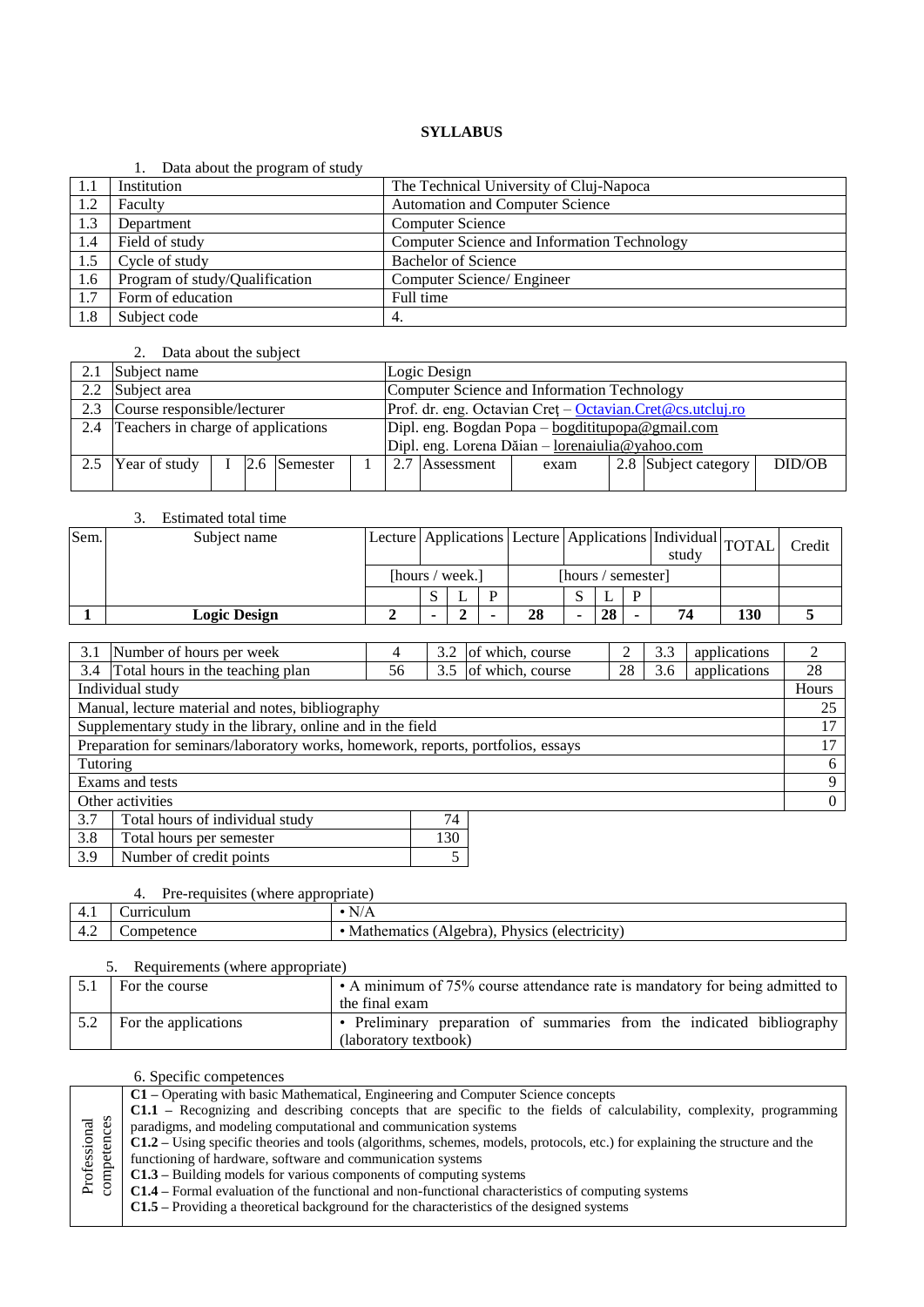|                           | N/A |  |
|---------------------------|-----|--|
| $\mathbf{e}$ s<br>SS<br>≂ |     |  |
|                           |     |  |
| ∽<br>ب                    |     |  |
| Ö                         |     |  |

| 7.1 | General objective   | The main objective of this discipline is to give to the students the bases<br>٠<br>of Logic Design, in order to make them able to analyze, design and<br>implement any digital system. |
|-----|---------------------|----------------------------------------------------------------------------------------------------------------------------------------------------------------------------------------|
| 7.2 | Specific objectives | To reach this goal, students will learn to:                                                                                                                                            |
|     |                     | Analyze and synthesize combinational logic systems;<br>٠                                                                                                                               |
|     |                     | Analyze and synthesize synchronous and asynchronous sequential<br>٠<br>machines:                                                                                                       |
|     |                     | Apply digital system design principles and descriptive techniques;<br>٠                                                                                                                |
|     |                     | Utilize programmable devices such as FPGAs and PLDs to implement<br>٠<br>digital systems;                                                                                              |
|     |                     | Understand timing issues in digital systems and study these via digital<br>٠<br>circuit simulation.                                                                                    |

# 8. Contents

|                | 8.1. Lecture (syllabus)                                                                                                                                                                                                                                                                                                                                  | Teaching methods    | <b>Notes</b> |
|----------------|----------------------------------------------------------------------------------------------------------------------------------------------------------------------------------------------------------------------------------------------------------------------------------------------------------------------------------------------------------|---------------------|--------------|
| $\mathbf{1}$   | Introduction. Number systems and codes, errors                                                                                                                                                                                                                                                                                                           |                     |              |
| $\sqrt{2}$     | Number representation systems. Binary arithmetic                                                                                                                                                                                                                                                                                                         |                     |              |
| 3              | Boolean Algebra. Boolean functions. Logic gates. Digital systems and functions<br>representation                                                                                                                                                                                                                                                         |                     |              |
| $\overline{4}$ | Methods for minimizing Boolean functions and systems of functions                                                                                                                                                                                                                                                                                        |                     |              |
| $\sqrt{5}$     | Combinational logic circuits (CLCs) analysis and design (synthesis). SSI and MSI CLCs.                                                                                                                                                                                                                                                                   |                     |              |
| 6              | Methods for designing digital systems with SSI, MSI, LSI and VLSI circuits.<br>Combinational Hazard.                                                                                                                                                                                                                                                     | <b>Blackboard</b>   |              |
| 7              | Sequential logic circuits. Latches and Flip-Flops.                                                                                                                                                                                                                                                                                                       | presentation        | N/A          |
| $\,8\,$        | Flip-Flops applications: frequency dividers, counters                                                                                                                                                                                                                                                                                                    | discussions         |              |
| $\overline{9}$ | Flip-Flops applications: data registers, converters, memories                                                                                                                                                                                                                                                                                            |                     |              |
| 10             | Methods for designing digital systems using Flip-Flops                                                                                                                                                                                                                                                                                                   |                     |              |
| 11             | Methods for designing digital systems using memories, multiplexers, decoders, counters                                                                                                                                                                                                                                                                   |                     |              |
| 12             | Methods for designing sequential synchronous systems                                                                                                                                                                                                                                                                                                     |                     |              |
| 13             | Methods for designing digital systems using programmable devices (I)                                                                                                                                                                                                                                                                                     |                     |              |
| 14             | Methods for designing digital systems using programmable devices (II)                                                                                                                                                                                                                                                                                    |                     |              |
|                | 1. Contemporary Logic Design, Randy H. Katz, Benjamin Cunnings / Addison Wesley Publishing Co., 1993.<br>2. Digital Design Principles and Practices, John F. Wakerly, Prentice-Hall, 2000.<br>3. FPGA-based System Design, Wayne Wolf, PRENTICE HALL Professional Technical Reference Upper Saddle River, NJ 07458<br>www.phptr.com ISBN: 0-13-142461-0. |                     |              |
|                | 8.2. Applications (Laboratory)                                                                                                                                                                                                                                                                                                                           | Teaching methods    | <b>Notes</b> |
| 1              | <b>Basic Logic Circuits</b>                                                                                                                                                                                                                                                                                                                              |                     |              |
| $\mathfrak{2}$ | ActiveHDL Schematic Editor and Simulator (I)                                                                                                                                                                                                                                                                                                             |                     |              |
| 3              | ActiveHDL Schematic Editor and Simulator (II)                                                                                                                                                                                                                                                                                                            | Practical work on   |              |
| 4              | Combinational Logic Circuits (I)                                                                                                                                                                                                                                                                                                                         | test boards, FPGA   |              |
| 5              | Combinational Logic Circuits (II) - MSI circuits                                                                                                                                                                                                                                                                                                         | boards,             |              |
| 6              | Combinational Logic Circuits (III) - Complex circuits                                                                                                                                                                                                                                                                                                    | specialized         |              |
| 7              | Synthesis of Combinatorial Logic Circuits using Programmable Logic Devices                                                                                                                                                                                                                                                                               | software,           | N/A          |
| 8              | Flip-flops                                                                                                                                                                                                                                                                                                                                               | blackboard          |              |
| 9              | Counters (I)                                                                                                                                                                                                                                                                                                                                             | presentations,      |              |
| 10             | Counters $(II)$                                                                                                                                                                                                                                                                                                                                          | supplemental        |              |
| 11             | Registers and Shift Registers                                                                                                                                                                                                                                                                                                                            | explanations<br>and |              |
| 12             |                                                                                                                                                                                                                                                                                                                                                          |                     |              |
|                | The XILINX FPGA Family                                                                                                                                                                                                                                                                                                                                   | discussions         |              |
| 13             | Synthesis of Sequential Logic Circuits using FPGA Devices                                                                                                                                                                                                                                                                                                |                     |              |
| 14             | Laboratory test                                                                                                                                                                                                                                                                                                                                          |                     |              |
|                | Bibliography                                                                                                                                                                                                                                                                                                                                             |                     |              |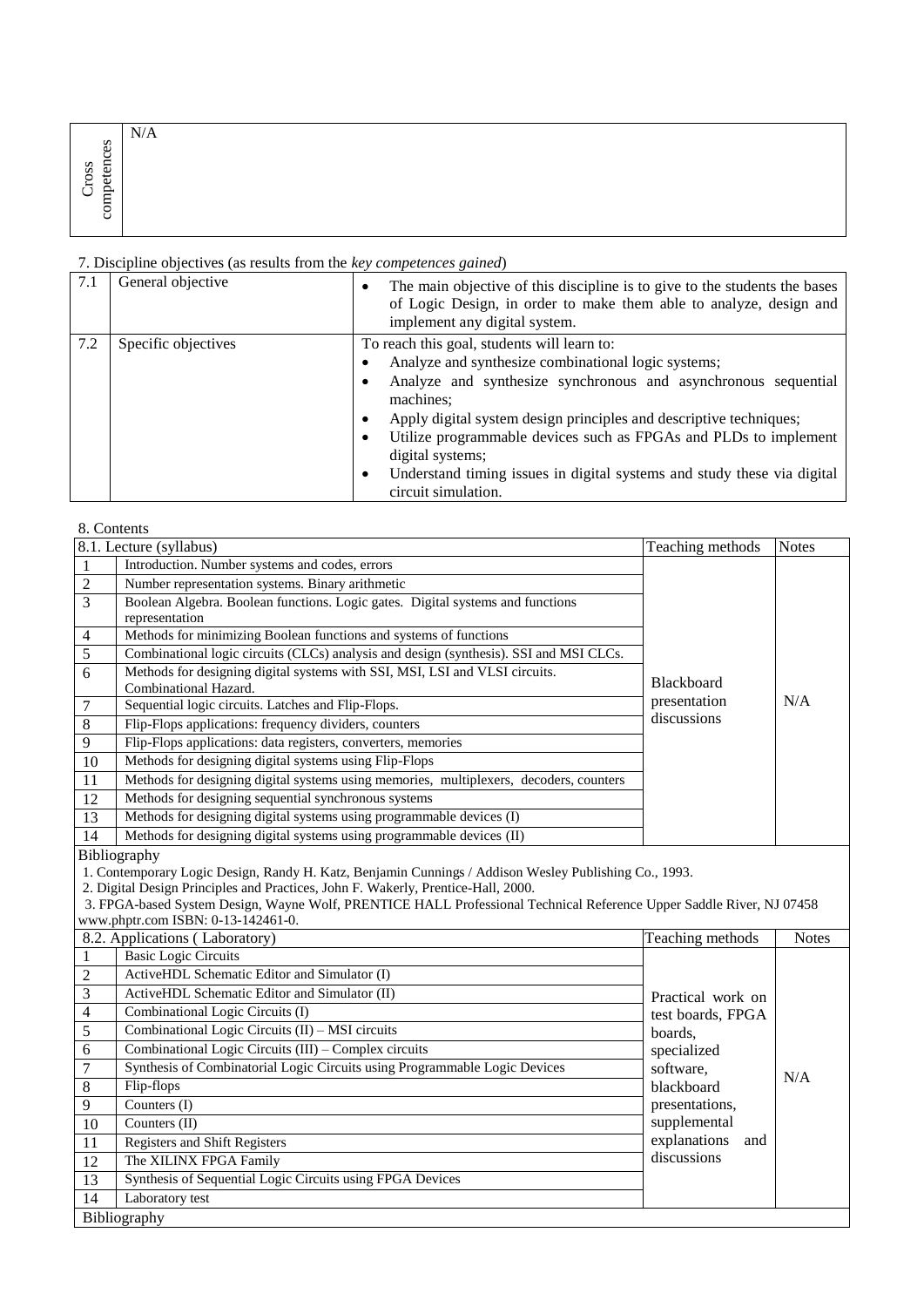1. Analiza şi sinteza dispozitivelor numerice, Îndrumător de laborator, Ediţia a-3-a, L. Văcariu, O. Creţ, A. Neţin, Ed. U.T. Press, Cluj-Napoca, 2009.

9. Bridging course contents with the expectations of the representatives of the community, professional associations and employers in the field

• Since this discipline is a basic one in Computer Science, its content is "classic" but also modern because it familiarizes students with the modern principles of Logic Design (utilization of modern simulation and synthesis tools, FPGA and CPLD-based design etc.). Its contents have been discussed with major academia and industry actors from Romania, Europe and U.S.A. and it has been evaluated several times by Romanian Governmental Agencies like CNEAA and ARACIS.

#### 10. Evaluation

| Activity type                        |  | 10.1 Assessment criteria   |  | 10.2 Assessment methods |  | 10.3 Weight in the final grade |  |  |
|--------------------------------------|--|----------------------------|--|-------------------------|--|--------------------------------|--|--|
| Course                               |  | Problems solving abilities |  | Written Exam            |  | 70%                            |  |  |
|                                      |  | Presence, (Inter) activity |  |                         |  |                                |  |  |
|                                      |  | Problems solving abilities |  |                         |  | 30%                            |  |  |
| Applications                         |  | Presence, (Inter) activity |  |                         |  |                                |  |  |
| 10.4 Minimum standard of performance |  |                            |  |                         |  |                                |  |  |
|                                      |  |                            |  |                         |  |                                |  |  |

• Modeling and solving typical Logic Design problems using the domain-specific formal apparatus

Course responsible Head of department Prof. dr. eng. Octavian Creţ Prof.dr.eng. Rodica Potolea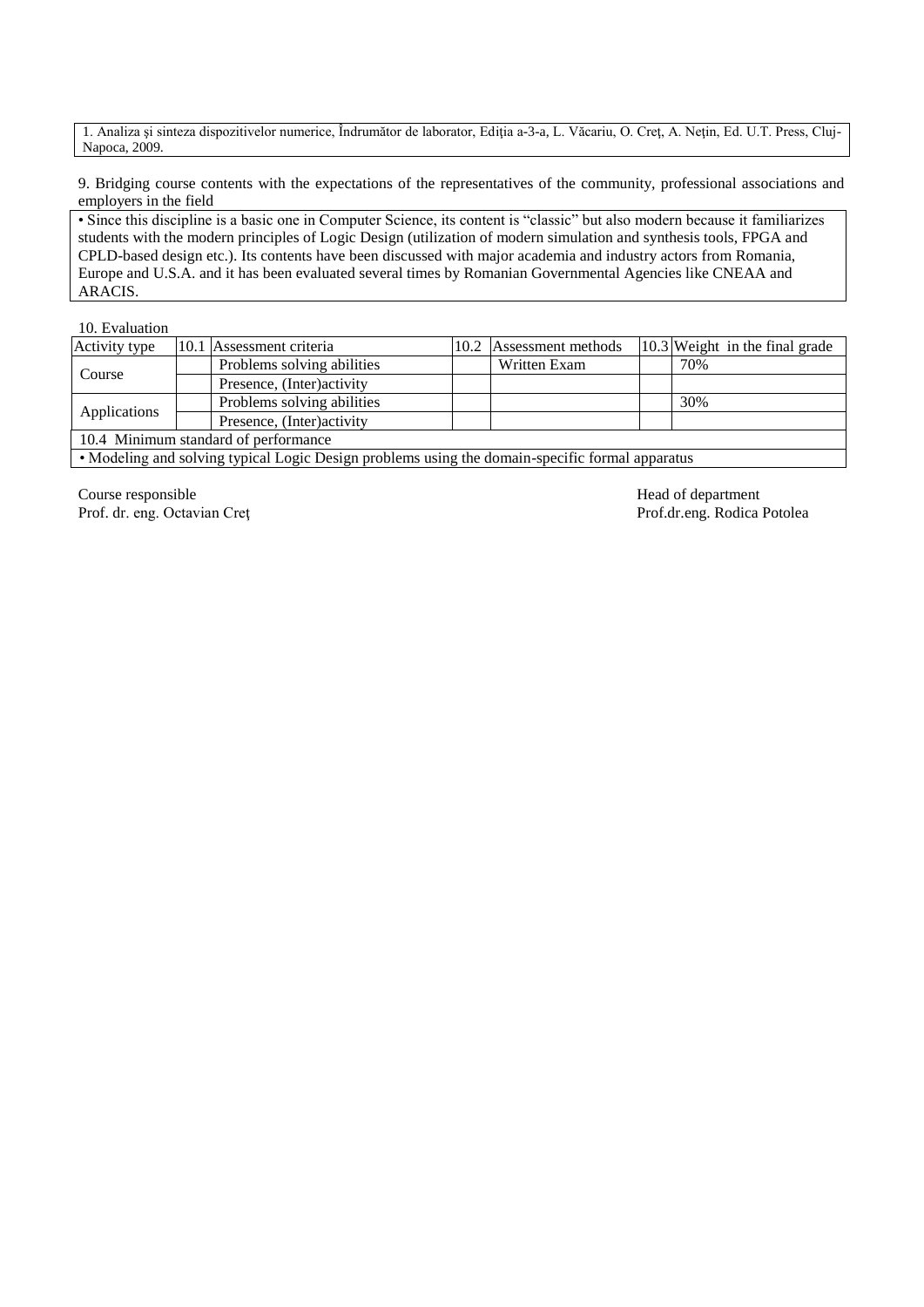|     | Data about the program of study |                                             |
|-----|---------------------------------|---------------------------------------------|
| 1.1 | Institution                     | The Technical University of Cluj-Napoca     |
| 1.2 | Faculty                         | <b>Automation and Computer Science</b>      |
| 1.3 | Department                      | <b>Computer Science</b>                     |
| 1.4 | Field of study                  | Computer Science and Information Technology |
| 1.5 | Cycle of study                  | <b>Bachelor of Science</b>                  |
| 1.6 | Program of study/Qualification  | Computer Science/ Engineer                  |
| 1.7 | Form of education               | Full time                                   |
| 1.8 | Subject code                    | $\mathcal{L}$                               |

# 2. Data about the subject

| 2.1 | Subject name                           |  |  |              |  | Computer Programming                                                                               |                                                          |      |  |                      |       |  |
|-----|----------------------------------------|--|--|--------------|--|----------------------------------------------------------------------------------------------------|----------------------------------------------------------|------|--|----------------------|-------|--|
|     | 2.2 Subject area                       |  |  |              |  |                                                                                                    | Computer Science and Information Technology              |      |  |                      |       |  |
|     | 2.3 Course responsible/lecturer        |  |  |              |  |                                                                                                    | As. dr. eng. Marius Joldoș - Marius Joldos @cs.utcluj.ro |      |  |                      |       |  |
|     | 2.4 Teachers in charge of applications |  |  |              |  | As.dr. eng. Ion Giosan $-\underline{\text{Ion.Giosan}\,\textcircled{e}c\text{s.utclui},\text{ro}}$ |                                                          |      |  |                      |       |  |
|     |                                        |  |  |              |  |                                                                                                    | As.drd. eng. Ciprian Pocol – Ciprian.Pocol@cs.utcluj.ro  |      |  |                      |       |  |
|     | Year of study                          |  |  | 2.6 Semester |  |                                                                                                    | 2.7 Assessment                                           | exam |  | 2.8 Subject category | DF/OB |  |
|     |                                        |  |  |              |  |                                                                                                    |                                                          |      |  |                      |       |  |

### 3. Estimated total time

| Sem. | Subject name                |                 |  |    |                    |    | Lecture Applications Lecture Applications Individual TOTAL<br>study |     | Credit |
|------|-----------------------------|-----------------|--|----|--------------------|----|---------------------------------------------------------------------|-----|--------|
|      |                             | [hours / week.] |  |    | [hours / semester] |    |                                                                     |     |        |
|      |                             |                 |  |    |                    | ., |                                                                     |     |        |
|      | <b>Computer Programming</b> |                 |  | 28 |                    | 28 | 74                                                                  | 130 |        |

| 3.1              | Number of hours per week                                                         | 4  | 3.2 | of which, course |    | 3.3            | applications |       |
|------------------|----------------------------------------------------------------------------------|----|-----|------------------|----|----------------|--------------|-------|
| 3.4              | Total hours in the teaching plan                                                 | 56 | 3.5 | of which, course | 28 | 3.6            | applications | 28    |
|                  | Individual study                                                                 |    |     |                  |    |                |              | Hours |
|                  | Manual, lecture material and notes, bibliography                                 |    |     |                  |    |                |              | 27    |
|                  | Supplementary study in the library, online and in the field                      |    |     |                  |    |                |              |       |
|                  | Preparation for seminars/laboratory works, homework, reports, portfolios, essays |    |     |                  |    |                |              | 10    |
| Tutoring         |                                                                                  |    |     |                  |    |                |              | 7     |
| Exams and tests  |                                                                                  |    |     |                  |    | 5              |              |       |
| Other activities |                                                                                  |    |     |                  |    | $\overline{0}$ |              |       |
| 3.7              | Total hours of individual study                                                  |    | 74  |                  |    |                |              |       |
| 3.8              | 130<br>Total hours per semester                                                  |    |     |                  |    |                |              |       |

# 4. Pre-requisites (where appropriate)

3.9 Number of credit points 5

|   | .<br>.<br>. |  |  |  |  |  |  |
|---|-------------|--|--|--|--|--|--|
| . |             |  |  |  |  |  |  |
| . |             |  |  |  |  |  |  |
|   |             |  |  |  |  |  |  |

# 5. Requirements (where appropriate)

| $\tilde{\phantom{a}}$               | For<br>001140<br>ourse<br>uit          |  |
|-------------------------------------|----------------------------------------|--|
| $\tilde{\phantom{a}}$<br>-<br>ັບ •້ | cations<br>For<br>$\sim$<br>the<br>adi |  |

|                                       | <b>C1</b> – Operating with basic Mathematical, Engineering and Computer Science concepts<br>C1.1 – Recognizing and describing concepts that are specific to the fields of calculability, complexity, programming<br>paradigms, and modeling computational and communication systems |
|---------------------------------------|-------------------------------------------------------------------------------------------------------------------------------------------------------------------------------------------------------------------------------------------------------------------------------------|
|                                       | $C1.2$ – Using specific theories and tools (algorithms, schemes, models, protocols, etc.) for explaining the structure and the                                                                                                                                                      |
| Professional<br>competences<br>mpeten | functioning of hardware, software and communication systems                                                                                                                                                                                                                         |
|                                       | $C1.3$ – Building models for various components of computing systems                                                                                                                                                                                                                |
|                                       |                                                                                                                                                                                                                                                                                     |
|                                       |                                                                                                                                                                                                                                                                                     |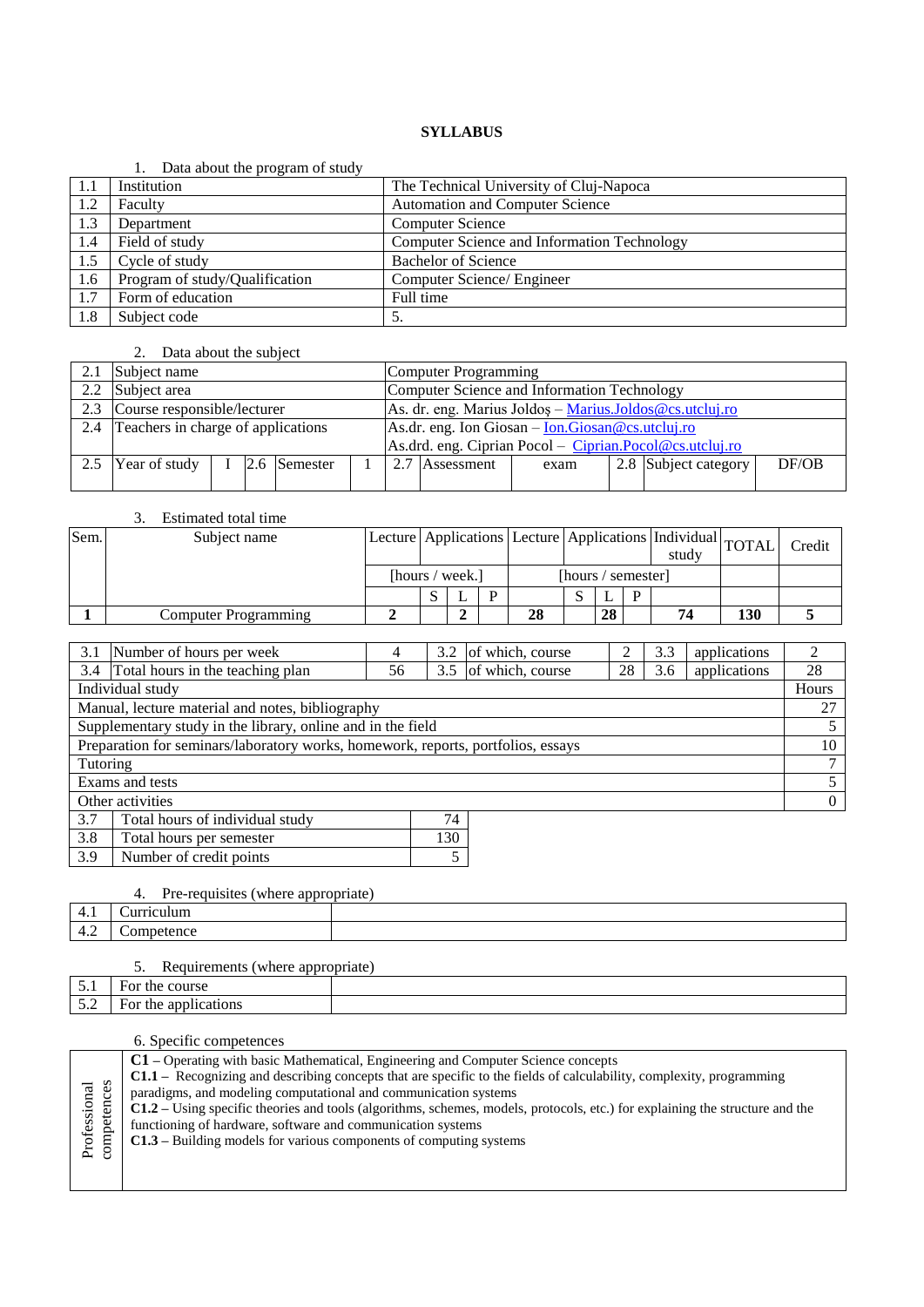|                       | N/A |  |
|-----------------------|-----|--|
| ces<br>᠆<br>SS<br>₩   |     |  |
| υ<br>ب<br>α.          |     |  |
| –<br>∼<br>-<br>≍<br>ర |     |  |
|                       |     |  |

| 7.1 | General objective   | To learn how to use a general purpose high level programming language for<br>writing programs                                                                                                                                                                                                                                                                                                                            |
|-----|---------------------|--------------------------------------------------------------------------------------------------------------------------------------------------------------------------------------------------------------------------------------------------------------------------------------------------------------------------------------------------------------------------------------------------------------------------|
| 7.2 | Specific objectives | • To understand a small-sized problem stated in a natural language, and<br>develop a solution as a computer program.<br>• To understand code written by other programmers and reason critically<br>about them.<br>• To design and implement computer programs in C using the<br>structured/modular approach.<br>• To learn a good programming style.<br>• To determine the causes of programming errors and correct them |

| 8. Contents    |                                                                                |                  |              |
|----------------|--------------------------------------------------------------------------------|------------------|--------------|
|                | 8.1. Lecture (syllabus)                                                        | Teaching methods | <b>Notes</b> |
|                | Introduction. Computing. Program Systems. Programming Languages                |                  |              |
| 2              | Stages of Problem solving Using Computers. Algorithm – Definition, Properties  |                  |              |
| 3              | Algorithm Description in Pseudocode                                            |                  |              |
| $\overline{4}$ | Algorithm component modules. Program. Procedure. Function                      |                  |              |
| 5              | Foundations of C language. Simple data types, Constants, Variables, Functions. |                  |              |
|                | C preprocessing                                                                |                  |              |
| 6              | Digital Representations for C data. Initializations                            |                  |              |
| 7              | Standard I/O in C. C Expressions                                               |                  |              |
| 8              | C Statements and Flow Control. Pointers. Memory Allocation. Midterm            |                  |              |
| 9              | Functions (Structure, Invocation, Parameter passing, Functions as parameters,  |                  |              |
|                | Variable scope). Functions for character processing                            |                  |              |
| 10             | Recursion. Mechanism and Examples                                              |                  |              |
| 11             | File Handling. High and Low Level I/O                                          |                  |              |
| 12             | On Debugging and Testing C Programs                                            |                  |              |
| 13             | Sample Programs Explained. (Combinatorial generation. Simple Sorting           |                  |              |
|                | Algorithms)                                                                    |                  |              |
| 14             | Review                                                                         |                  |              |
|                | $DihicorrochU$                                                                 |                  |              |

Bibliography

1. Paul and Harvey Deitel, C: How to program, Pearson Education, 6ed, 2010

2. K.N. King, C Programming: A modern Approach, W.W. Norton, 2008

3. Stephen Prata, C Primer Plus, Sams, 5ed, 2004

4. Brain W. Kernighan, Dennis M. Ritchie – The C Programming Language, Prentice Hall, Inc., 1988.

5. William H. Press – Numerical Recipes in C - The Art of Scientific Computing – freely available on the Web (same address)

|                | 8.2. Applications (Laboratory)                                                | Teaching methods | <b>Notes</b> |
|----------------|-------------------------------------------------------------------------------|------------------|--------------|
| 1              | Pseudo code. Interactive Development Environments for C. Setting up and Using |                  |              |
|                | Codeblocks IDE                                                                |                  |              |
| 2              | Simple IO in C                                                                |                  | <b>PCs</b>   |
| $\overline{3}$ | Expressions in C                                                              |                  | equipped     |
| $\overline{4}$ | Statements in C                                                               | Tutoring,        | with         |
| 5              | Functions. Debugging C programs                                               | discussions, and | MinGW        |
| 6              | <b>Modular Programming</b>                                                    | assisted program | C and        |
| $\overline{7}$ | Pointers and Memory Allocation in C                                           | development      | Code-        |
| -8             | Recursion                                                                     |                  | blocks       |
| $\overline{9}$ | String manipulation                                                           |                  | <b>IDE</b>   |
| 10             | Structures, Unions, Enumerations                                              |                  |              |
| -11            | High level IO in C. Debugging C programs                                      |                  |              |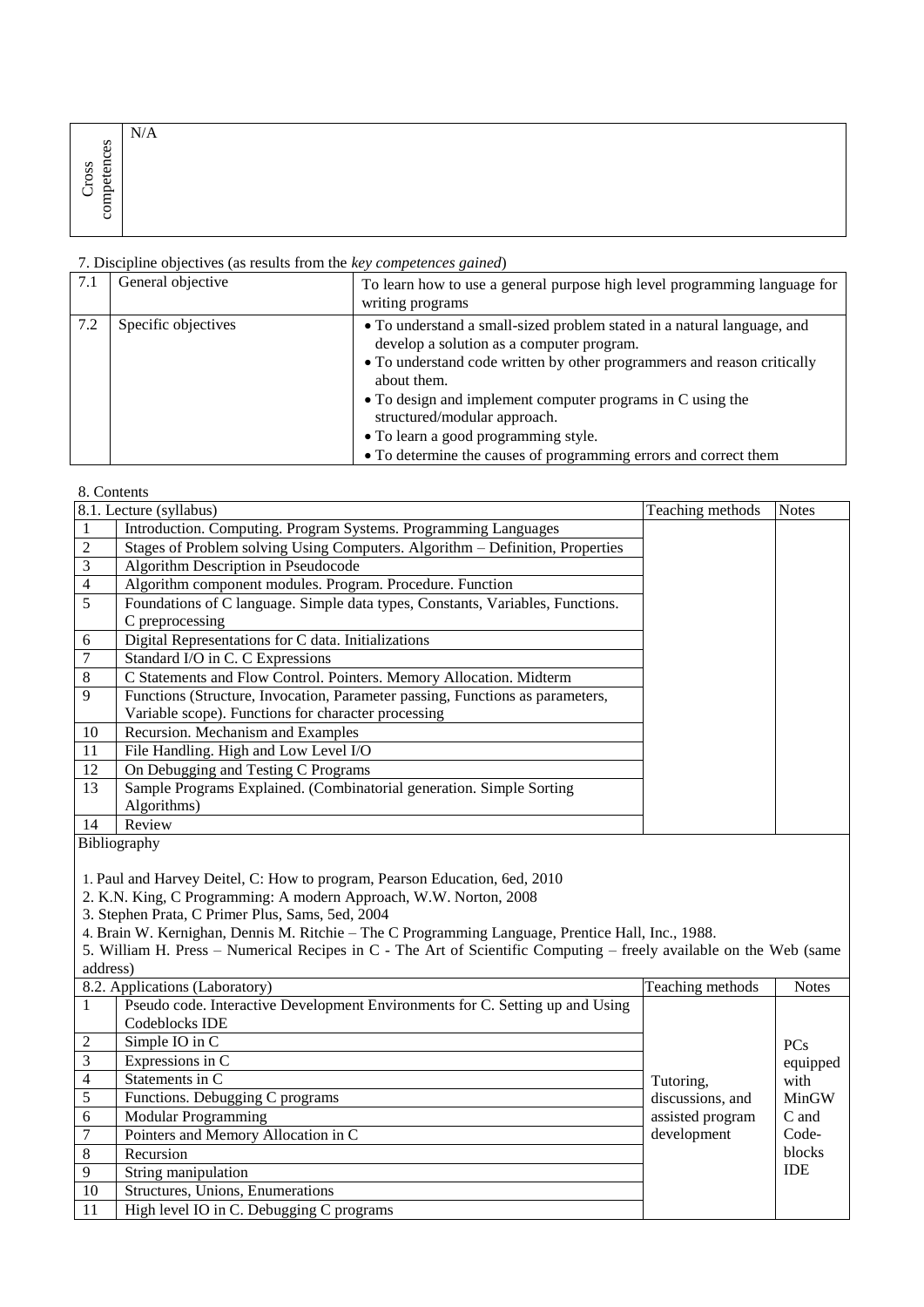|              | Low Level IO in C                                          |  |  |  |
|--------------|------------------------------------------------------------|--|--|--|
| 13           | Tracing, Testing and Debugging C programs                  |  |  |  |
| 14           | Laboratory test                                            |  |  |  |
| Bibliography |                                                            |  |  |  |
|              | Moodle site for course available at: https://193.226.5.110 |  |  |  |

9. Bridging course contents with the expectations of the representatives of the community, professional associations and employers in the field

| 10. Evaluation                                                     |  |                          |  |                         |  |                                  |
|--------------------------------------------------------------------|--|--------------------------|--|-------------------------|--|----------------------------------|
| Activity type                                                      |  | 10.1 Assessment criteria |  | 10.2 Assessment methods |  | $10.3$ Weight in the final grade |
| Course                                                             |  |                          |  |                         |  |                                  |
| Applications                                                       |  |                          |  |                         |  |                                  |
| 10.4 Minimum standard of performance                               |  |                          |  |                         |  |                                  |
| Correct solutions for min. 60% of the exam topics and applications |  |                          |  |                         |  |                                  |

Course responsible Head of department

As.dr.eng. Marius Joldos Prof.dr.ing. Rodica Potolea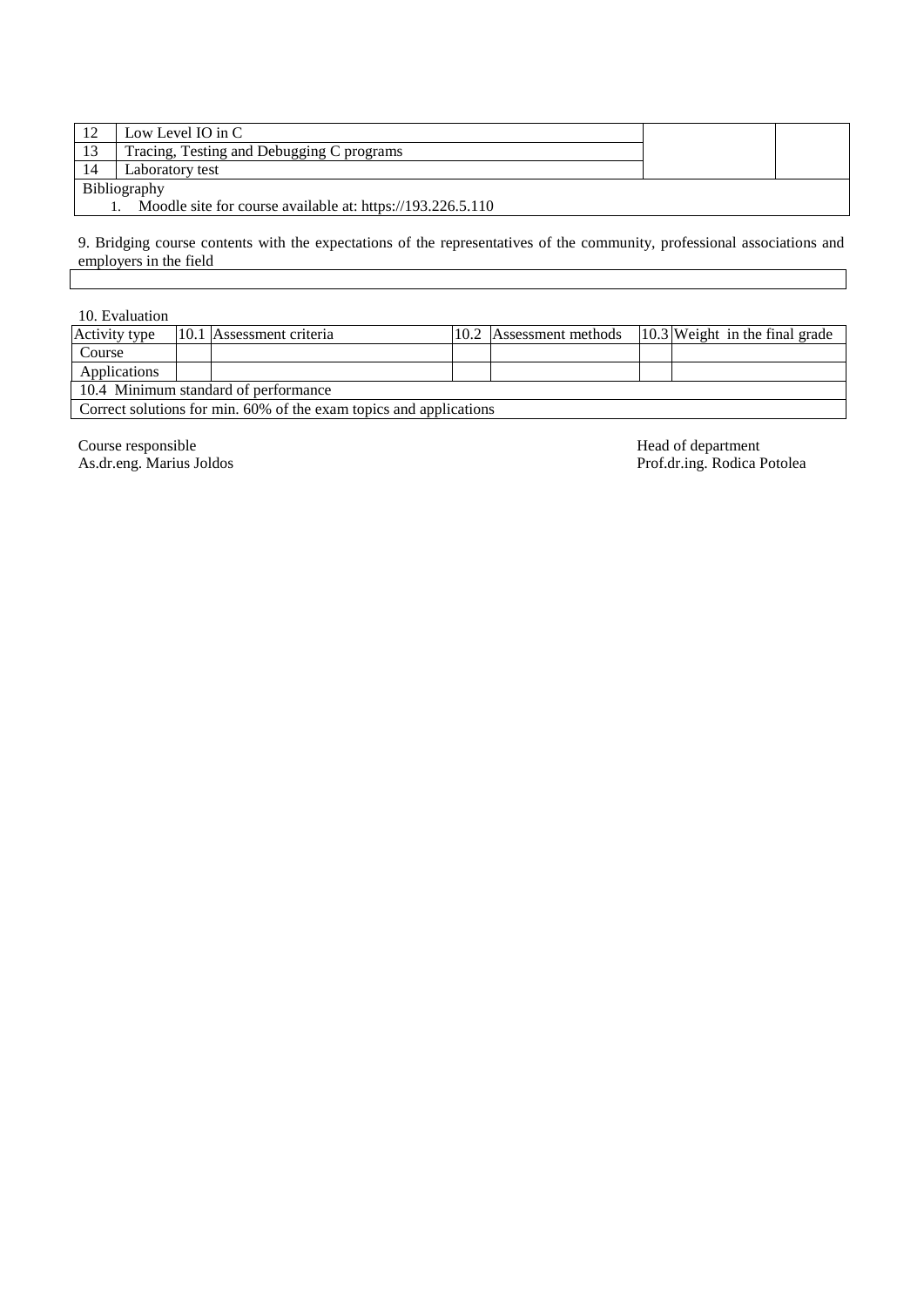|     | Data about the program of study |                                             |
|-----|---------------------------------|---------------------------------------------|
| 1.1 | Institution                     | The Technical University of Cluj-Napoca     |
| 1.2 | Faculty                         | <b>Automation and Computer Science</b>      |
| 1.3 | Department                      | <b>Computer Science</b>                     |
| 1.4 | Field of study                  | Computer Science and Information Technology |
| 1.5 | Cycle of study                  | <b>Bachelor of Science</b>                  |
| 1.6 | Program of study/Qualification  | Computer Science/ Engineer                  |
| 1.7 | Form of education               | Full time                                   |
| 1.8 | Subject code                    | -6.                                         |

#### 1. Data about the program of study

### 2. Data about the subject

|     | Subject name                                 |  |  |                                             | <b>Physics</b>                                             |                |  |  |                                   |       |
|-----|----------------------------------------------|--|--|---------------------------------------------|------------------------------------------------------------|----------------|--|--|-----------------------------------|-------|
|     | 2.2 Subject area                             |  |  | Computer Science and Information Technology |                                                            |                |  |  |                                   |       |
|     | 2.3 Course responsible/lecturer              |  |  | Assoc. prof. dr. Radu Fechete               |                                                            |                |  |  |                                   |       |
|     | 2.4 Teachers in charge of applications       |  |  |                                             | As. drd. Mihai Gabor; Research As. drd. Moldovan Dumitrita |                |  |  |                                   |       |
| 2.5 | Year of study $\vert$ I $\vert$ 2.6 Semester |  |  |                                             |                                                            | 2.7 Assessment |  |  | Colloquium   2.8 Subject category | DF/OB |
|     |                                              |  |  |                                             |                                                            |                |  |  |                                   |       |

|                                                                                  | 3.<br>Estimated total time                                  |                                                                      |   |                         |   |                  |                    |     |              |        |              |     |       |
|----------------------------------------------------------------------------------|-------------------------------------------------------------|----------------------------------------------------------------------|---|-------------------------|---|------------------|--------------------|-----|--------------|--------|--------------|-----|-------|
| Sem.                                                                             | Subject name                                                | Lecture   Applications   Lecture   Applications   Individual   TOTAL |   |                         |   |                  | study              |     |              | Credit |              |     |       |
|                                                                                  |                                                             | [hours / week.]                                                      |   |                         |   |                  | [hours / semester] |     |              |        |              |     |       |
|                                                                                  |                                                             |                                                                      | S | L                       | P |                  | S.                 |     | P            |        |              |     |       |
|                                                                                  | <b>Physics</b>                                              | 3                                                                    | ۰ |                         |   | 42               | $\blacksquare$     | 14  |              | 48     |              | 104 | 4     |
|                                                                                  |                                                             |                                                                      |   |                         |   |                  |                    |     |              |        |              |     |       |
| 3.1                                                                              | Number of hours per week                                    | 4                                                                    |   | 3.2<br>of which, course |   |                  | 3                  | 3.3 | applications |        |              |     |       |
| 3.4                                                                              | Total hours in the teaching plan                            | 56                                                                   |   | 3.5                     |   | of which, course |                    |     | 42           | 3.6    | applications |     | 14    |
|                                                                                  | Individual study                                            |                                                                      |   |                         |   |                  |                    |     |              |        |              |     | Hours |
|                                                                                  | Manual, lecture material and notes, bibliography            |                                                                      |   |                         |   |                  |                    |     |              |        |              |     | 16    |
|                                                                                  | Supplementary study in the library, online and in the field |                                                                      |   |                         |   |                  |                    |     |              |        |              |     | 10    |
| Preparation for seminars/laboratory works, homework, reports, portfolios, essays |                                                             |                                                                      |   |                         |   |                  | 14                 |     |              |        |              |     |       |
| Tutoring                                                                         |                                                             |                                                                      |   |                         |   |                  | 14                 |     |              |        |              |     |       |
| Exams and tests                                                                  |                                                             |                                                                      |   |                         |   | 4                |                    |     |              |        |              |     |       |
|                                                                                  | Other activities                                            |                                                                      |   |                         |   |                  |                    |     |              |        |              |     |       |

| 3.7 | Total hours of individual study |     |
|-----|---------------------------------|-----|
| 3.8 | Total hours per semester        | 104 |
| 3.9 | Number of credit points         |     |

# 4. Pre-requisites (where appropriate)

| 4.1  | Curriculum | Good knowledge in high school physics                                    |
|------|------------|--------------------------------------------------------------------------|
|      |            | Good knowledge in high school mathematics                                |
|      |            | Some knowledge in operating computers (Word, Power Point, Excel)         |
| -4.2 | Competence | To know how to plot a graph on millimeter graph paper, use of scientific |
|      |            | calculator, to work in team.                                             |

#### 5. Requirements (where appropriate)

|                              | $\sim\cdot$<br>$1000$ $011010$<br>$\frac{1}{2}$ |                                                                       |  |  |  |  |  |
|------------------------------|-------------------------------------------------|-----------------------------------------------------------------------|--|--|--|--|--|
| $-1$<br>J . 1                | course<br>the<br>ror                            | Multi-media<br>Blackboard.<br>projector.                              |  |  |  |  |  |
| $\epsilon$ $\gamma$<br>J . 4 | applications<br>For the                         | <b>Physics</b><br><b>Exercise 13</b> Iaboratory.<br>trom<br>Equipment |  |  |  |  |  |

|              | C1 – Operating with basic Mathematical, Engineering and Computer Science concepts                                           |  |  |  |  |  |  |
|--------------|-----------------------------------------------------------------------------------------------------------------------------|--|--|--|--|--|--|
| competences  | <b>C1.1</b> – Recognizing and describing concepts that are specific to the fields of calculability, complexity, programming |  |  |  |  |  |  |
|              | paradigms, and modeling computational and communication systems                                                             |  |  |  |  |  |  |
|              | $C1.3$ – Building models for various components of computing systems                                                        |  |  |  |  |  |  |
|              | $C1.5$ – Providing a theoretical background for the characteristics of the designed systems                                 |  |  |  |  |  |  |
| Professional |                                                                                                                             |  |  |  |  |  |  |
|              |                                                                                                                             |  |  |  |  |  |  |
|              |                                                                                                                             |  |  |  |  |  |  |
|              |                                                                                                                             |  |  |  |  |  |  |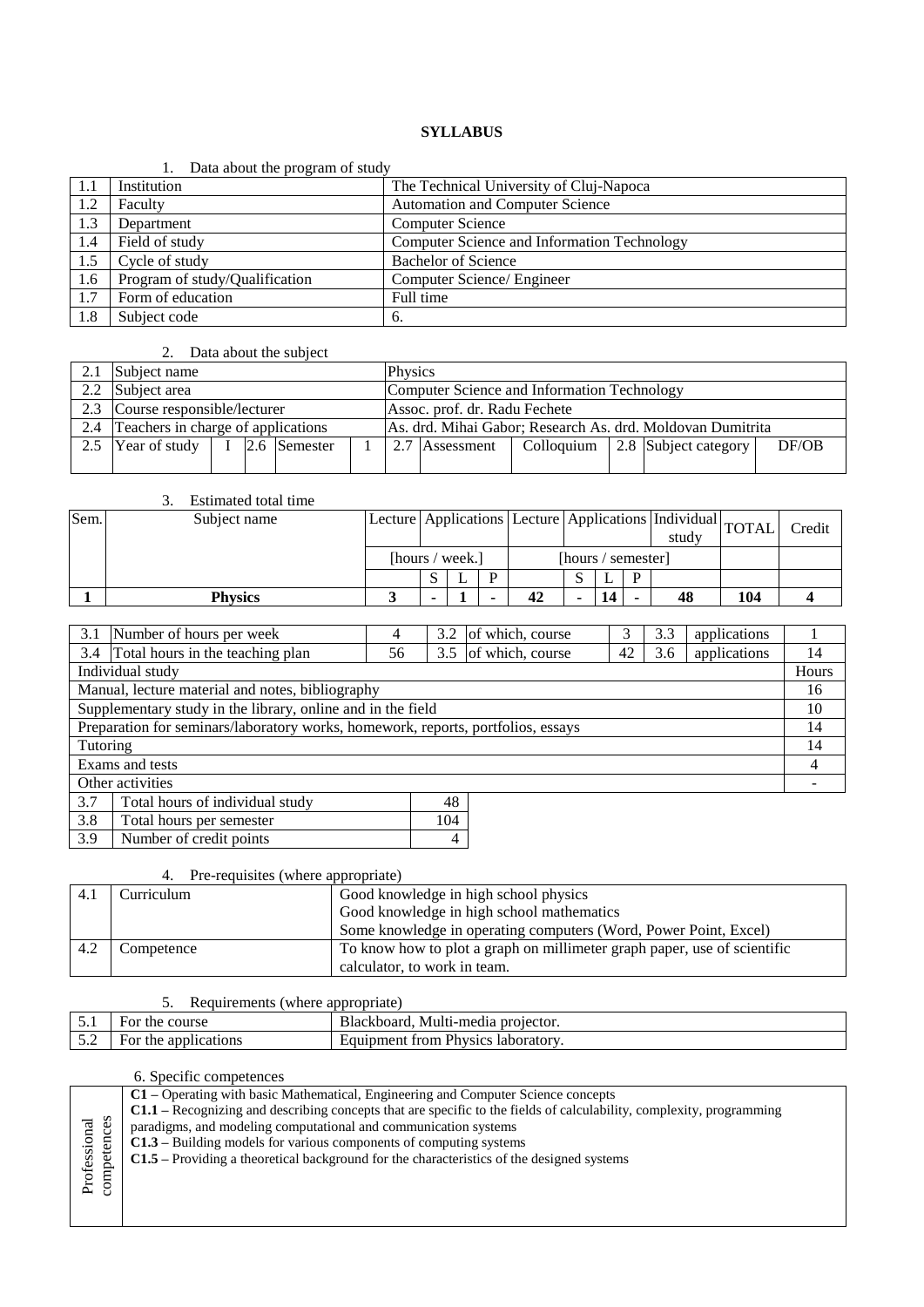|                     | N/A |  |
|---------------------|-----|--|
| $\mathbf{e}$ s<br>≒ |     |  |
| SS<br>┍             |     |  |
| ∼                   |     |  |
| ◡<br>Ö              |     |  |

| 7.1 | General objective   | To identify, understand and explain the physical phenomenon.                 |
|-----|---------------------|------------------------------------------------------------------------------|
|     |                     | To identify the parts of a practical laboratory work and to explain how does |
|     |                     | it work using the theoretical concepts from the abstract.                    |
|     |                     | To measure different type of quantities using different devices.             |
|     |                     | To process the experimental data and to determine based on them different    |
|     |                     | physical quantities. To plot graphs and to determine different quantities    |
|     |                     | using it. To solve problems using theoretical criteria on different physical |
|     |                     | phenomenon already studied.                                                  |
| 7.2 | Specific objectives | The students must know how to use: a multi-voltmeter; a frequency            |
|     |                     | generator; a calliper and a micrometre; a thermometer with mercury and       |
|     |                     | digital.                                                                     |

#### 8. Contents

|                                                                                   | 8.1. Lecture (syllabus)                                                              | Teaching methods Notes |                 |  |  |  |
|-----------------------------------------------------------------------------------|--------------------------------------------------------------------------------------|------------------------|-----------------|--|--|--|
| $\mathbf{1}$                                                                      | Introductions; Basics of kinematics: velocity, acceleration, linear motions,         |                        |                 |  |  |  |
|                                                                                   | curvilinear motions, circular motion.                                                |                        |                 |  |  |  |
| $\overline{2}$                                                                    | Dynamics laws, conservations laws: linear momentum, kinetically momentum,            |                        |                 |  |  |  |
|                                                                                   | energy                                                                               |                        |                 |  |  |  |
| $\overline{3}$                                                                    | Oscillatory motion: linearly harmonically oscillator, dumped oscillations, forced    |                        |                 |  |  |  |
|                                                                                   | oscillations, resonance, Superposition of parallel and perpendicular oscillations    |                        |                 |  |  |  |
| $\overline{4}$                                                                    | Barometric equations. Boltzmann distribution function. Waves. Wave function.         |                        |                 |  |  |  |
|                                                                                   | Differential equation, Characteristic phenomena: reflection, refraction,             |                        |                 |  |  |  |
|                                                                                   | interference, diffraction, dispersion, absorption                                    |                        |                 |  |  |  |
| 5                                                                                 | Elastic waves. Longitudinal waves in solids, liquids and gases. Wave intensity.      |                        |                 |  |  |  |
|                                                                                   | Acoustics: sounds quality, closed chambers acoustics, sound reverberation,           | Oral presentation,     |                 |  |  |  |
|                                                                                   | Doppler-Fizeau effect, ultrasounds                                                   | discussion,            | <b>Students</b> |  |  |  |
| 6                                                                                 | Electromagnetic waves: velocity, transversally, intensity, and range. Photometrical  | problematization,      | are             |  |  |  |
|                                                                                   | quantities. Polarization of light.                                                   | notes on               | encourage       |  |  |  |
| $\overline{7}$                                                                    | Photonic optics: thermal radiation, photoelectrical effect, Compton effect, light    | blackboard,            | d to ask        |  |  |  |
|                                                                                   | pressure                                                                             | multimedia             | questions       |  |  |  |
| $\overline{8}$                                                                    | Waves attached to particles. Davisson-Germer experiment. Wave group.<br>presentation |                        |                 |  |  |  |
|                                                                                   | Schrödinger equation. Wave function properties. Potential gap. Potential barrier     |                        |                 |  |  |  |
| 9                                                                                 | Hydrogen atom. Quantum numbers. Spin quantic number (magnetic loop,                  |                        |                 |  |  |  |
|                                                                                   | magnetic moment, orbital magnetic moment).                                           |                        |                 |  |  |  |
| 10                                                                                | Experimental proves of energy quantifications. Quantum transitions theory. Laser.    |                        |                 |  |  |  |
|                                                                                   | Holography                                                                           |                        |                 |  |  |  |
| 11                                                                                | Electrons in solid body. Energy bands. Metals. Electrically conductibility           |                        |                 |  |  |  |
| $\overline{12}$                                                                   | Hall effect. Contact potential difference. Thermoelectrically effect. Peltier effect |                        |                 |  |  |  |
| $\overline{13}$                                                                   | Intrinsic semiconductors. Extrinsic semiconductors. p-n Junction. Transistor.        |                        |                 |  |  |  |
| 14                                                                                | Magnetic properties of solid body: magnetic moment, orbital magnetic moment,         |                        |                 |  |  |  |
|                                                                                   | diamagnetism, paramagnetism, ferromagnetism. Superconductibility                     |                        |                 |  |  |  |
|                                                                                   | Bibliography                                                                         |                        |                 |  |  |  |
|                                                                                   | R. Fechete, Fundamental physics for engineers, course notes.<br>1                    |                        |                 |  |  |  |
|                                                                                   | E. Culea, S. Nicoara, Fundamentals of Physics, RISOPRINT, Cluj-Napoca 2004<br>2      |                        |                 |  |  |  |
|                                                                                   | 3<br>R. Fechete, Elemente de Fizica pentru Ingineri, Ed. UTPress, 2008.              |                        |                 |  |  |  |
| $\overline{\mathcal{L}}$<br>I.Ardelean, Fizica pentru ingineri, Ed. UTPres, 2005. |                                                                                      |                        |                 |  |  |  |
|                                                                                   | 5<br>I. Coroiu, E. Culea, Fizica I, Ed. UT. Press, 1999.                             |                        |                 |  |  |  |
|                                                                                   | 8.2. Applications (Laboratory)                                                       | Teaching methods       | <b>Notes</b>    |  |  |  |
| $\mathbf{1}$                                                                      | Longitudinal and transverse standing waves                                           | Practical work in      | <b>Students</b> |  |  |  |
| $\overline{2}$                                                                    | Polarizations of light                                                               | the laboratory,        | are asked       |  |  |  |
| $\overline{3}$                                                                    | Optical spectroscopy                                                                 | Problematization,      | and             |  |  |  |
| $\overline{4}$                                                                    | The study of photoelectrical effect                                                  | discussions            | encourag        |  |  |  |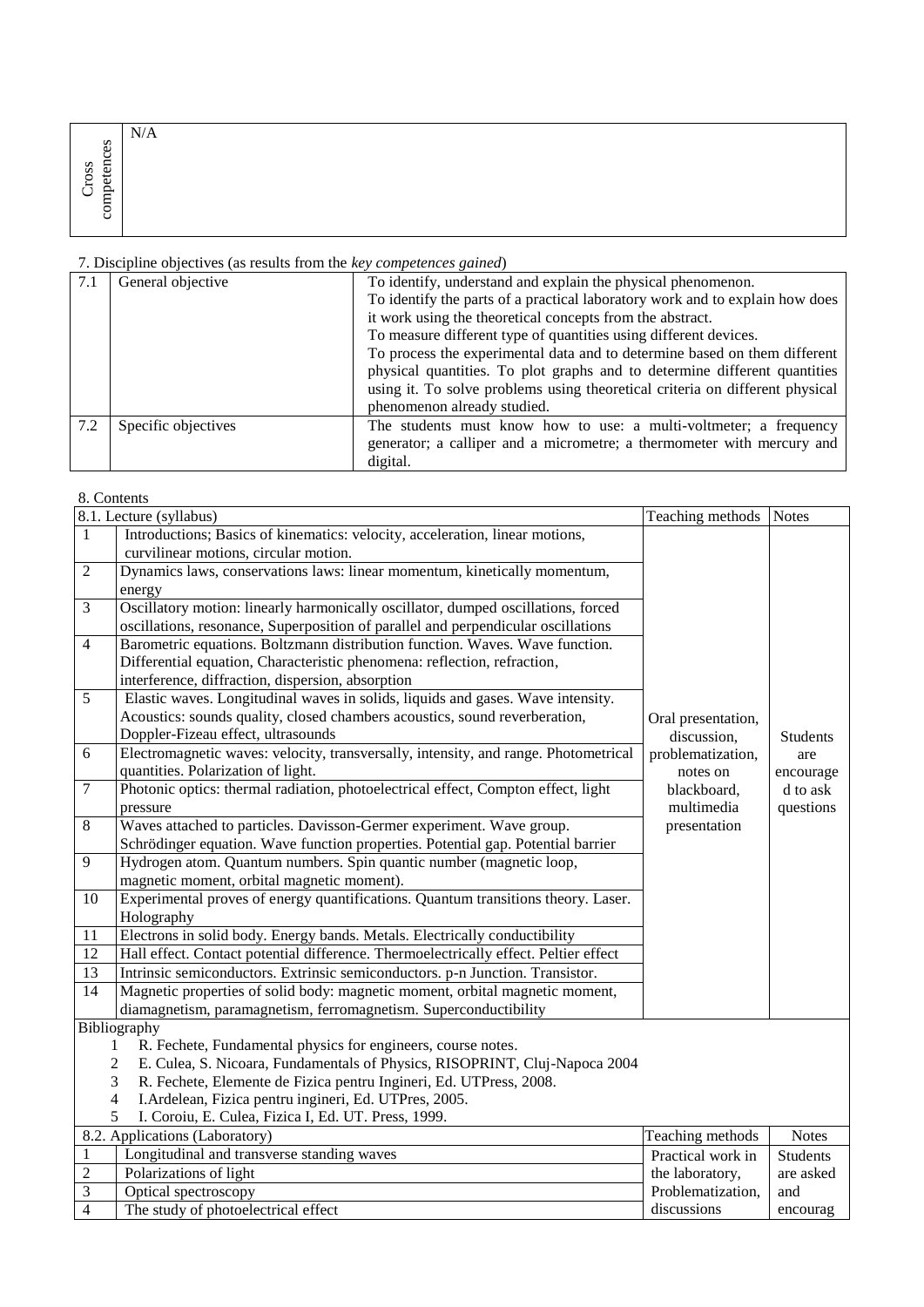|                    | The study of thermoelectrically effect                 |  | ed to ask |  |  |  |
|--------------------|--------------------------------------------------------|--|-----------|--|--|--|
|                    | The study of Hall Effect                               |  | questions |  |  |  |
|                    | The determination of the energy gap of a semiconductor |  |           |  |  |  |
| $\sim \cdot \cdot$ |                                                        |  |           |  |  |  |

Bibliography

1. R. Fechete, Fundamental physics for engineers, course notes.<br>2. Radu Fechete, Ramona Chelcea, Dumitrita Moldovan, S 2. Radu Fechete, Ramona Chelcea, Dumitriţa Moldovan, Simona Nicoară, Ilioara Coroiu, Codruţa Badea, Eugen Culea, Ioan Cosma, Nicolae Şerban, Fizică: Îndrumător de laborator, EDITURA U.T.PRESS, Cluj-Napoca, Romania, 2014, ISBN: 978-973-662-952-5.

9. Bridging course contents with the expectations of the representatives of the community, professional associations and employers in the field

10. Evaluation

| Activity type                                                                                                                                                                                                                                                                                                                                                                                                        |  | 10.1 Assessment criteria                                                                   | 10.2 | Assessment methods                                                                  |  | 10.3 Weight in the final grade |
|----------------------------------------------------------------------------------------------------------------------------------------------------------------------------------------------------------------------------------------------------------------------------------------------------------------------------------------------------------------------------------------------------------------------|--|--------------------------------------------------------------------------------------------|------|-------------------------------------------------------------------------------------|--|--------------------------------|
| Course                                                                                                                                                                                                                                                                                                                                                                                                               |  | The ability to answer to theoretical<br>questions and to solve practical<br>problems       |      | Written test (mark<br>T) and oral<br>presentation of a<br>specific task (mark<br>R) |  | T is $60\%$<br>R is 30%        |
| Applications                                                                                                                                                                                                                                                                                                                                                                                                         |  | The presence is compulsory<br>$(100\%)$ .<br>The activity during classes is<br>appreciated |      | Questions on each<br>class (mark SL)                                                |  | 10%                            |
| 10.4 Minimum standard of performance                                                                                                                                                                                                                                                                                                                                                                                 |  |                                                                                            |      |                                                                                     |  |                                |
| $\mathbf{r}$ and $\mathbf{r}$ are the contract of the contract of the contract of the contract of the contract of the contract of the contract of the contract of the contract of the contract of the contract of the contract of the<br>$\mathcal{C}$ $\mathcal{A}$<br>$\mathbf{1}$<br>$\sim$ $\sim$ 0.1011 1.31, $\approx$ 1.315, $\rm{m}$ , $\approx$ 1.315, $\rm{m}$ , $\approx$ 1.315, $\rm{m}$ , $\sim$ $\sim$ |  |                                                                                            |      |                                                                                     |  |                                |

The final credit can be received only if each of the mark's components is fulfilled: N $\geq$ 5 AND T $\geq$ 5 AND SL $\geq$ 5.

Course responsible<br>
Assoc. prof. dr. Radu Fechete<br>
Prof.dr.ing. Rodica Potolea Assoc. prof. dr. Radu Fechete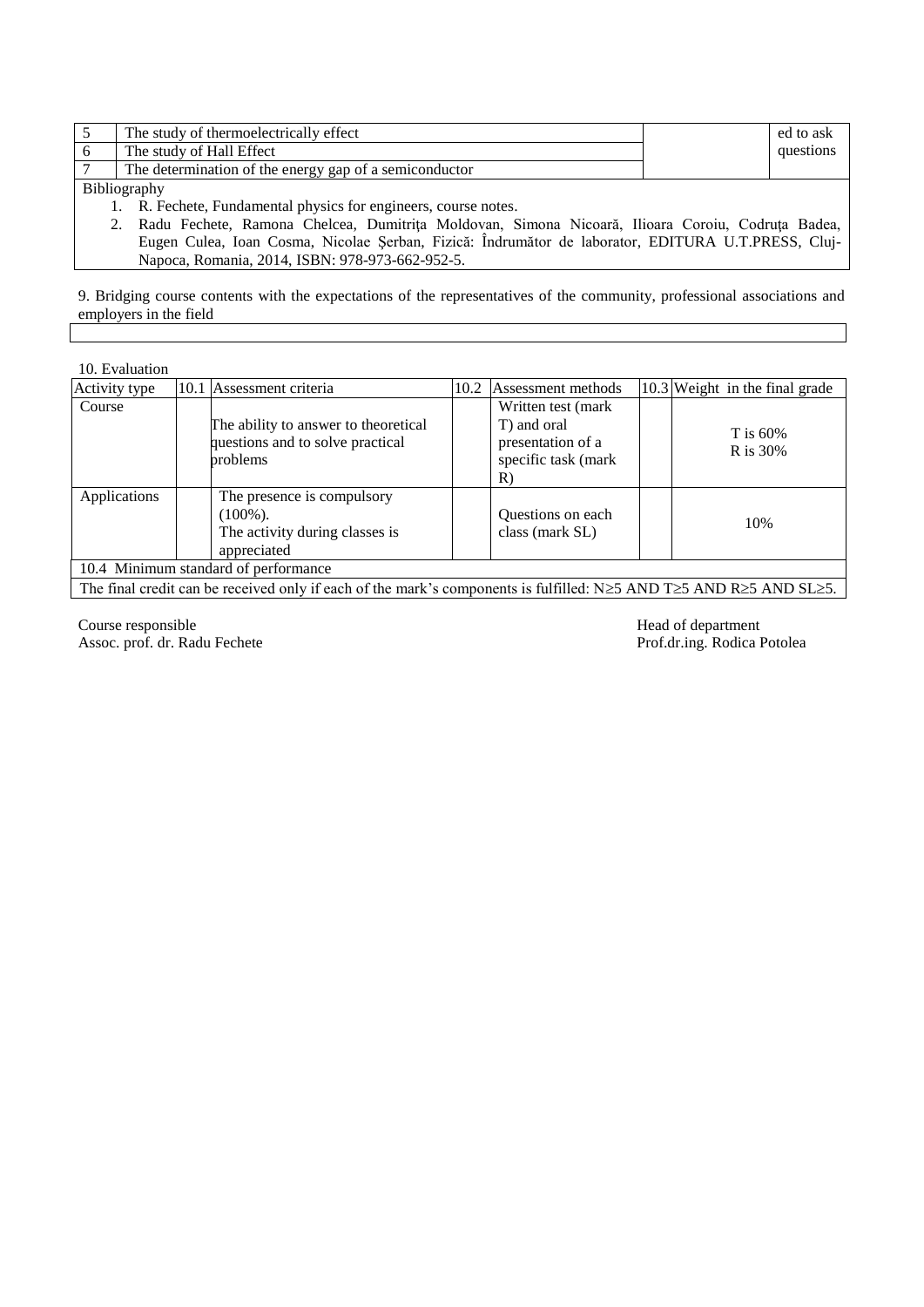|     | 1. Data about the program of study |                                             |
|-----|------------------------------------|---------------------------------------------|
| 1.1 | Institution                        | The Technical University of Cluj-Napoca     |
| 1.2 | Faculty                            | <b>Automation and Computer Science</b>      |
| 1.3 | Department                         | <b>Computer Science</b>                     |
| 1.4 | Field of study                     | Computer Science and Information Technology |
| 1.5 | Cycle of study                     | <b>Bachelor of Science</b>                  |
| 1.6 | Program of study/Qualification     | Computer Science/ Engineer                  |
| 1.7 | Form of education                  | Full time                                   |
| 1.8 | Subject code                       |                                             |

# 2. Data about the subject

| 2.1 | Subject name                       |  |     |          | Foreign Language I (English, French, German) |                                                            |                                                      |                                                     |                                                           |                                                         |       |
|-----|------------------------------------|--|-----|----------|----------------------------------------------|------------------------------------------------------------|------------------------------------------------------|-----------------------------------------------------|-----------------------------------------------------------|---------------------------------------------------------|-------|
| 2.2 | Subject area                       |  |     |          |                                              |                                                            | Computer Science and Information Technology          |                                                     |                                                           |                                                         |       |
| 2.3 | Course responsible/lecturer        |  |     |          |                                              |                                                            |                                                      |                                                     |                                                           |                                                         |       |
| 2.4 | Teachers in charge of applications |  |     |          |                                              |                                                            |                                                      | Asist. drd. Ema Adam, adam@lang.utcluj.ro           |                                                           |                                                         |       |
|     |                                    |  |     |          |                                              |                                                            |                                                      | Asist.drd. Monica Negoescu, Negoescu@mail.utcluj.ro |                                                           |                                                         |       |
|     |                                    |  |     |          |                                              |                                                            |                                                      |                                                     |                                                           | Asist.dr. Sanda Pădurețu Sanda. Paduretu@lang.utcluj.ro |       |
|     |                                    |  |     |          |                                              | Asist.dr. Maria Olt maria.olt@lang.utcluj.ro               |                                                      |                                                     |                                                           |                                                         |       |
|     |                                    |  |     |          |                                              | Asist.dr. Cecilia Policsek cecilia.policsek@lang.utcluj.ro |                                                      |                                                     |                                                           |                                                         |       |
|     |                                    |  |     |          |                                              |                                                            | Asist.dr. Florina Codreanucodreanu.florina@gmail.com |                                                     |                                                           |                                                         |       |
|     |                                    |  |     |          |                                              | Lect. dr. Mona Tripon Mona. Tripon@lang.utcluj.ro          |                                                      |                                                     |                                                           |                                                         |       |
|     |                                    |  |     |          |                                              |                                                            |                                                      |                                                     | Asist. drd. Aurel Bărbînță Aurel. Barbinta@lang.utcluj.ro |                                                         |       |
|     |                                    |  |     |          | Asist.dr. Adina Forna adina.forna@yahoo.com  |                                                            |                                                      |                                                     |                                                           |                                                         |       |
| 2.5 | Year of study                      |  | 2.6 | Semester |                                              | 2.7                                                        | Assessment                                           | Colloquium                                          |                                                           | 2.8 Subject category                                    | DC/OB |
|     |                                    |  |     |          |                                              |                                                            |                                                      |                                                     |                                                           |                                                         |       |

#### 3.Estimated total time

| Sem. | Subject name                                      |                 |  |   |                    |  | $\sqrt{\text{Lecture}$ Applications  Lecture   Applications   Individual $\sqrt{\text{TOTAL}}$  <br>study |    | Credit |
|------|---------------------------------------------------|-----------------|--|---|--------------------|--|-----------------------------------------------------------------------------------------------------------|----|--------|
|      |                                                   | [hours / week.] |  |   | [hours / semester] |  |                                                                                                           |    |        |
|      |                                                   |                 |  | ח |                    |  |                                                                                                           |    |        |
|      | Foreign Language I (English, French,  <br>German) |                 |  |   | 28                 |  | 24                                                                                                        | 52 |        |

| 3.1                                                                              | Number of hours per week         | 2  | 3.2 | of which, course     |  | 3.3 | applications |    |
|----------------------------------------------------------------------------------|----------------------------------|----|-----|----------------------|--|-----|--------------|----|
| 3.4                                                                              | Total hours in the teaching plan | 28 |     | 3.5 of which, course |  | 3.6 | applications | 28 |
| Individual study<br>Hours                                                        |                                  |    |     |                      |  |     |              |    |
| Manual, lecture material and notes, bibliography                                 |                                  |    |     |                      |  |     |              |    |
| Supplementary study in the library, online and in the field                      |                                  |    |     |                      |  |     |              | 4  |
| Preparation for seminars/laboratory works, homework, reports, portfolios, essays |                                  |    |     |                      |  |     |              | 8  |
| Tutoring                                                                         |                                  |    |     |                      |  |     |              |    |
| Exams and tests                                                                  |                                  |    |     |                      |  |     | 4            |    |
| Other activities                                                                 |                                  |    |     |                      |  |     |              |    |
| 3.7                                                                              | Total hours of individual study  |    | 24  |                      |  |     |              |    |
| $\sim$ $\sim$<br>$\sim$<br>$-11$                                                 |                                  |    |     |                      |  |     |              |    |

|                  | Total hours per semester |  |  |  |
|------------------|--------------------------|--|--|--|
| $\overline{3.9}$ | Number of credit points  |  |  |  |

# 4. Pre-requisites (where appropriate)

| $+ \cdot$ | riculum  | Framework<br>Languages<br>, the l<br>∴ommon European ∶<br>according to<br>tor<br>7 D |
|-----------|----------|--------------------------------------------------------------------------------------|
| 4.∠       | nnetence | work<br>eam                                                                          |

# 5.Requirements (where appropriate)

| - -<br>◡ ・                                                                     | course<br>the<br>For            | $\mathbf{v}$<br>N<br>$\mathbf{Y}/\mathbf{Z}$                          |
|--------------------------------------------------------------------------------|---------------------------------|-----------------------------------------------------------------------|
| $\overline{\phantom{a}}$<br>$\sim$ . $\sim$<br>the contract of the contract of | applic<br>cations<br>the<br>∺∩r | compulsory<br>ınar<br>$-2r$<br>$\sim$<br>$\sim$<br>$^{\circ}$<br>ance |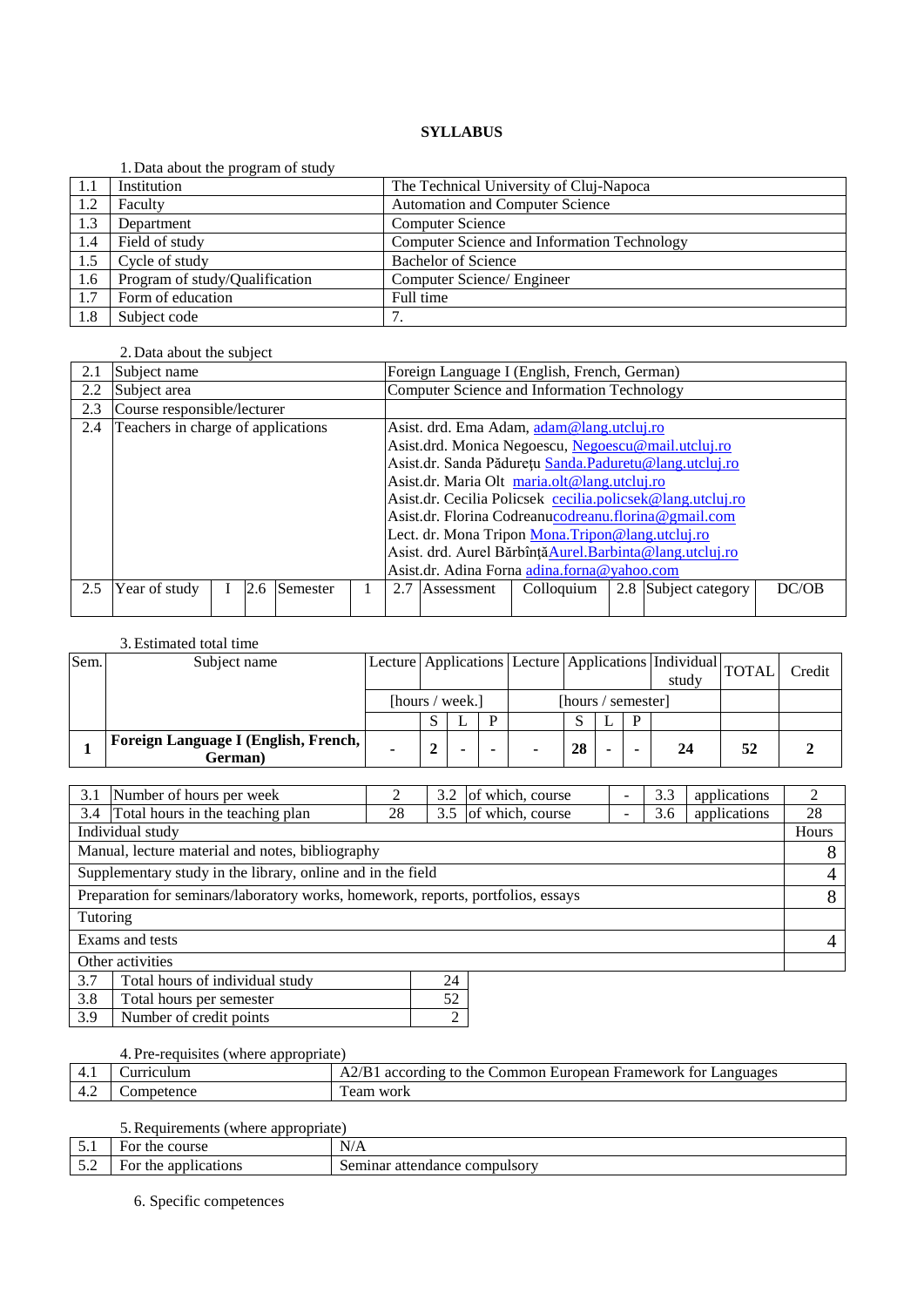|                             | N/A                                                                                                                                                                                                                                                                                          |
|-----------------------------|----------------------------------------------------------------------------------------------------------------------------------------------------------------------------------------------------------------------------------------------------------------------------------------------|
| competences<br>Professional |                                                                                                                                                                                                                                                                                              |
| competences<br>Cross        | CT2 - Identifying, describing and conducting processes in the projects management field, assuming different<br>roles inside the team and clearly and concisely describing, verbally or in writing, in Romanian and in an<br>international language, the own results from the activity field. |

| 7.1 | General objective   | Development of communicative competence in an engineering professional<br>context                                                                  |
|-----|---------------------|----------------------------------------------------------------------------------------------------------------------------------------------------|
|     | Specific objectives | - Mastering basic vocabulary and language structures typical of sciences<br>studied<br>- Development of the skill of writing short technical texts |

#### 8. Contents

|    | 8.1. Lecture (syllabus)                                         | Teaching methods                                    | <b>Notes</b> |
|----|-----------------------------------------------------------------|-----------------------------------------------------|--------------|
|    |                                                                 |                                                     |              |
|    | Bibliography                                                    |                                                     |              |
|    |                                                                 |                                                     |              |
|    | 8.2. Applications (Seminars)                                    | Teaching methods                                    | <b>Notes</b> |
|    | Introduction to languages for specific purposes                 |                                                     |              |
| 2  | Mathematics. Algebraic Formulae                                 |                                                     |              |
| 3  | Geometry. Shapes and dimensions                                 |                                                     |              |
| 4  | Infrastructure and manufacturing processes. Process description |                                                     |              |
| 5  | Safety norms.                                                   | Conversation.                                       |              |
| 6  | Writing instructions. Warnings. User guides                     | improving the                                       |              |
|    | Description of devices. Sensors                                 | reading, writing,<br>speaking,<br>listening skills, |              |
| 8  | Location. Calculi and measurements                              |                                                     |              |
| 9  | Properties of materials. Description                            | working in pairs                                    |              |
| 10 | Forces and their laws.                                          | and groups                                          |              |
| 11 | Cause and effect, Discourse markers.                            |                                                     |              |
| 12 | Green technologies. Design and project evaluation               |                                                     |              |
| 13 | Description of an operation and a process.                      |                                                     |              |
| 14 | Final test                                                      |                                                     |              |

Bibliography

- 1. Munteanu, S-C**.** (2004) *Reading skills For Engineering Students,* UTPress, Cluj-Napoca.
- 2. Granescu, M. et. al. *Students' Grammar Of English*, UTPress, Cluj-Napoca, 2001.
- 3. Bonamy, D. *Technical English 1-2*, Longman, London
- 4. Tripon, Mona: *Faszination Technik. Sprachtrainer Deutsch für Studenten technischer Universitäten*. Editura Napoca Star, Cluj-Napoca, 2012. ISBN 978-973-647908-3
- 5. Odou M., Informatique.com, Clé international, 2010
- 6. Constantin Paun, Limba franceză pentru ştiinţă şi tehnică, EdituraNiculescu, Bucuresti, 1999
- 7. Vlaicu, R., *Grammaire du français scientifique et technique*, Cluj-Napoca, UTPRESS, ISBN 2007 973-662- 2258-4

9. Bridging course contents with the expectations of the representatives of the community, professional associations and employers in the field

Mastering a foreign language will help students in a more flexible integration in the labour market, and have improved personal development. The introduction in the language for specific purposes will facilitate reading more documents in the field of study.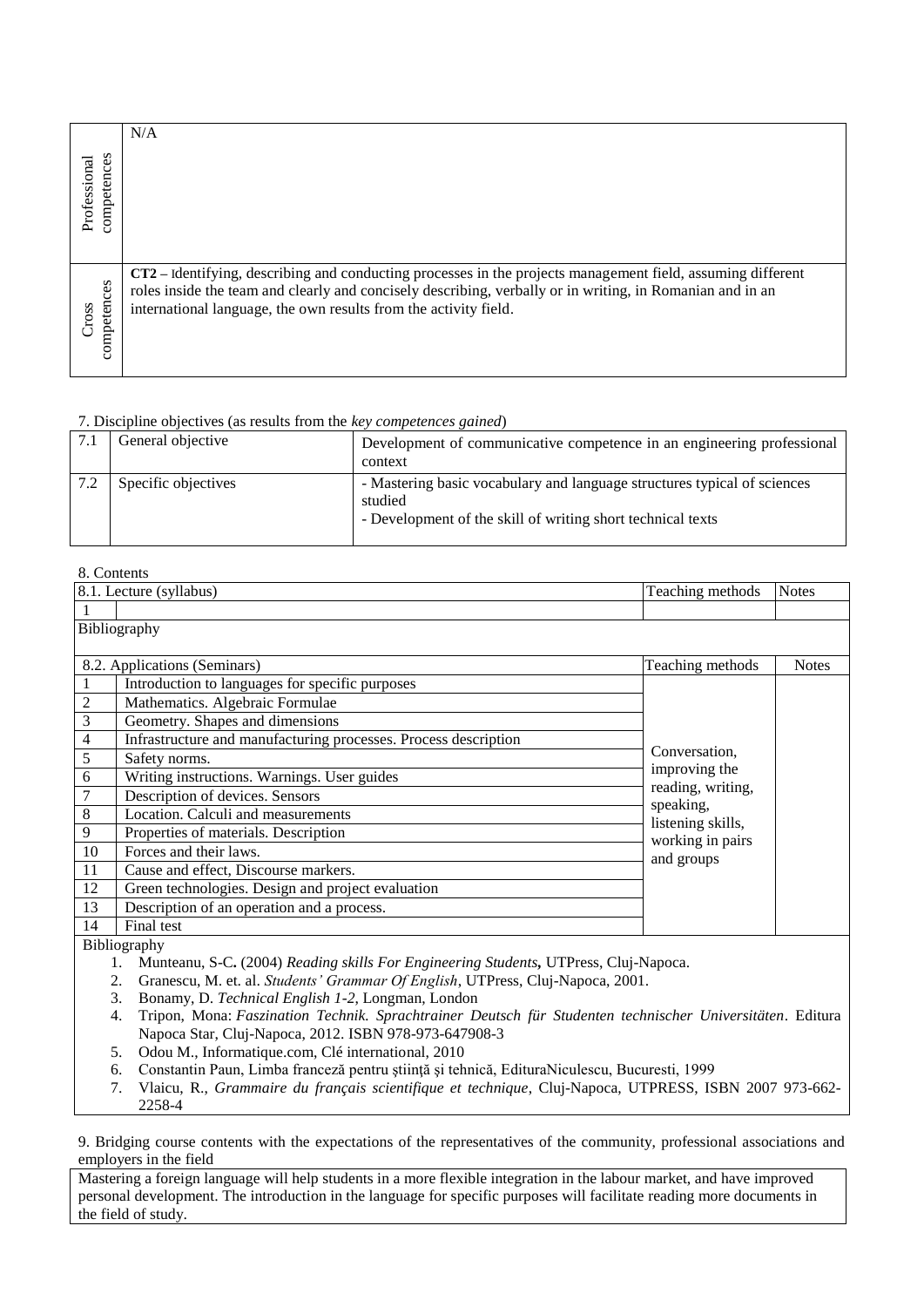| 10. Evaluation                                                                                                             |  |                                     |      |                    |  |                                |
|----------------------------------------------------------------------------------------------------------------------------|--|-------------------------------------|------|--------------------|--|--------------------------------|
| Activity type                                                                                                              |  | 10.1 Assessment criteria            | 10.2 | Assessment methods |  | 10.3 Weight in the final grade |
| Course                                                                                                                     |  |                                     |      |                    |  |                                |
| Applications                                                                                                               |  | Assignments and tests are corrected |      | Written test, Oral |  | 100%.                          |
|                                                                                                                            |  | and marked if submitted in due      |      | test               |  |                                |
|                                                                                                                            |  | time. The undergraduate will be     |      |                    |  |                                |
|                                                                                                                            |  | allowed to sit in the final test if |      |                    |  |                                |
|                                                                                                                            |  | he/she attends seminars in a        |      |                    |  |                                |
|                                                                                                                            |  | proportion of 80% of the time.      |      |                    |  |                                |
| 10.4 Minimum standard of performance                                                                                       |  |                                     |      |                    |  |                                |
| The undergraduate will be allowed to sit in the final test, if he/she attends seminars in a proportion of 80% of the time. |  |                                     |      |                    |  |                                |
| Final score: attendance= 1pct, written test = $5$ pct, oral test = $4$ pct.                                                |  |                                     |      |                    |  |                                |
| Pass score is received if 60 % of both tests is produced by the undergraduate.                                             |  |                                     |      |                    |  |                                |

| Director Departament<br>Prof. dr. ing. Rodica Potolea | Titular de curs<br>Conf.univ.dr. Marinela Grănescu | Titular de seminar / laborator /<br>project<br>Asist. drd. Ema Adam,<br>Asist.drd. Monica Negoescu,<br>Asist.drd. Sanda Pădurețu<br>Asist.dr. Maria Olt<br>Asist.dr. Cecilia Policsek<br>Asist. drd. Aurel Bărbînță<br>Lect. dr. Mona Tripon<br>Asist. dr. Forina Codreanu<br>Asist. dr. Adina Forna |
|-------------------------------------------------------|----------------------------------------------------|------------------------------------------------------------------------------------------------------------------------------------------------------------------------------------------------------------------------------------------------------------------------------------------------------|
|                                                       |                                                    |                                                                                                                                                                                                                                                                                                      |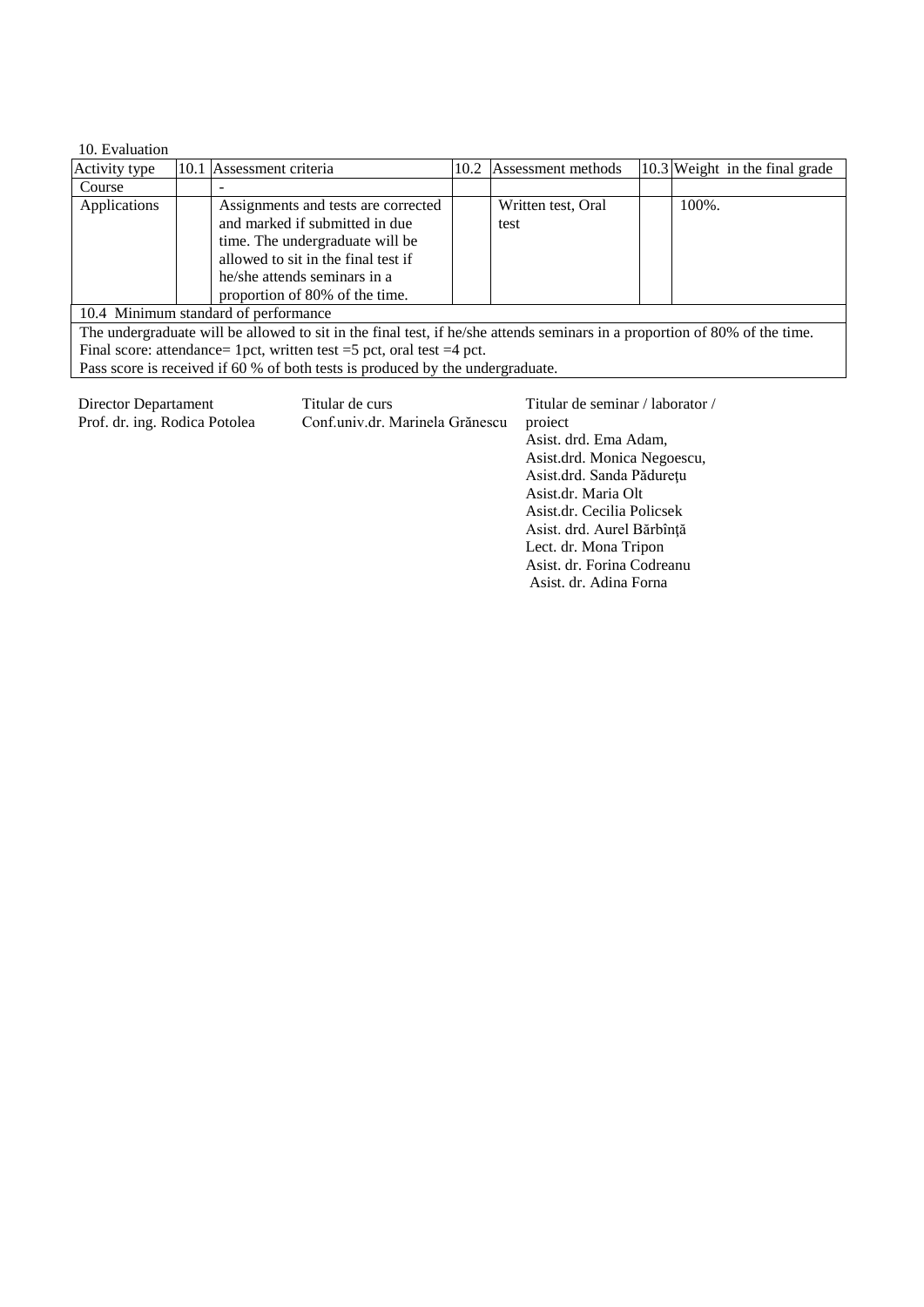#### 1.Data about the program of study

|     | 1. Data about the program of study |                                             |
|-----|------------------------------------|---------------------------------------------|
| 1.1 | Institution                        | The Technical University of Cluj-Napoca     |
| 1.2 | Faculty                            | <b>Automation and Computer Science</b>      |
| 1.3 | Department                         | <b>Computer Science</b>                     |
| 1.4 | Field of study                     | Computer Science and Information Technology |
| 1.5 | Cycle of study                     | <b>Bachelor of Science</b>                  |
| 1.6 | Program of study/Qualification     | Computer Science/ Engineer                  |
| 1.7 | Form of education                  | Full time                                   |
| 1.8 | Subject code                       | 8.                                          |

#### 2. Data about the subject

|     | Subject name                       |  |  |              | Sport I                                                             |                                                      |                                                           |              |  |                      |       |  |
|-----|------------------------------------|--|--|--------------|---------------------------------------------------------------------|------------------------------------------------------|-----------------------------------------------------------|--------------|--|----------------------|-------|--|
|     | 2.2 Subject area                   |  |  |              | Computer Science and Information Technology                         |                                                      |                                                           |              |  |                      |       |  |
| 2.3 | Course responsible/lecturer        |  |  |              |                                                                     |                                                      | Assoc. prof. Marin Dumitrescu, PhD, marind@efs.utcluj.ro, |              |  |                      |       |  |
| 2.4 | Teachers in charge of applications |  |  |              | Assoc. prof. Viorel Moisin, PhD, Lecturer Alina Rusu, PhD, Lecturer |                                                      |                                                           |              |  |                      |       |  |
|     |                                    |  |  |              |                                                                     | Mihai Olanescu, PhD student, As. prof. Bogdan Tanase |                                                           |              |  |                      |       |  |
| 2.5 | Year of study                      |  |  | 2.6 Semester |                                                                     |                                                      | 2.7 Assessment                                            | verification |  | 2.8 Subject category | DC/OB |  |
|     |                                    |  |  |              |                                                                     |                                                      |                                                           |              |  |                      |       |  |

### 3. Estimated total time

| Sem. | Subject name   |                 |  |                    |  |    |  |  | Lecture Applications Lecture Applications Individual TOTAL<br>study |    | Credit |
|------|----------------|-----------------|--|--------------------|--|----|--|--|---------------------------------------------------------------------|----|--------|
|      |                | [hours / week.] |  | [hours / semester] |  |    |  |  |                                                                     |    |        |
|      |                |                 |  |                    |  |    |  |  |                                                                     |    |        |
|      | <b>Sport I</b> |                 |  |                    |  | 28 |  |  |                                                                     | 28 |        |

|                                                                                  | 3.1 Number of hours per week                                |    | 3.2 | of which, course |  | 3.3 | applications | $\mathcal{L}$ |
|----------------------------------------------------------------------------------|-------------------------------------------------------------|----|-----|------------------|--|-----|--------------|---------------|
|                                                                                  | 3.4 Total hours in the teaching plan                        | 28 | 3.5 | of which, course |  | 3.6 | applications | 28            |
|                                                                                  | Individual study                                            |    |     |                  |  |     |              | Hours         |
|                                                                                  | Manual, lecture material and notes, bibliography            |    |     |                  |  |     |              |               |
|                                                                                  | Supplementary study in the library, online and in the field |    |     |                  |  |     |              |               |
| Preparation for seminars/laboratory works, homework, reports, portfolios, essays |                                                             |    |     |                  |  |     |              |               |
| Tutoring                                                                         |                                                             |    |     |                  |  |     |              |               |
| Exams and tests                                                                  |                                                             |    |     |                  |  |     |              |               |
| Other activities                                                                 |                                                             |    |     |                  |  |     |              |               |
| 3.7                                                                              | Total hours of individual study                             |    |     |                  |  |     |              |               |
| 3.8                                                                              | Total hours per semester                                    |    | 28  |                  |  |     |              |               |

# 4. Pre-requisites (where appropriate)

3.9 Number of credit points 1

| 4.1 | Curriculum |                                                                                              |
|-----|------------|----------------------------------------------------------------------------------------------|
| 4.2 | Competence | physically fit, necessary skills, knowledge, skills and abilities gained in classes<br>1-AII |

#### 5. Requirements (where appropriate)

| $\sigma$ . Requirements (where appropriate) |                                                   |  |  |  |  |  |
|---------------------------------------------|---------------------------------------------------|--|--|--|--|--|
| For the course                              | Muncii Blvd, no.103-105, Cluj-Napoca,             |  |  |  |  |  |
|                                             | Politehnica Swimming Complex                      |  |  |  |  |  |
| For the applications                        | Sports Hall, Muncii Blvd, no.103-105, Cluj-Napoca |  |  |  |  |  |
|                                             | Outdoor and Fitness - Complex Polytechnic         |  |  |  |  |  |

|                                  | $\mathbf{v}$<br>N/A |  |
|----------------------------------|---------------------|--|
| $\sigma$<br>ಸ<br>u<br>$\Xi$<br>◡ |                     |  |
| ₿<br>◡<br>u<br>⊢                 |                     |  |
| ofessi<br>◡<br>◠                 |                     |  |
| Ĕ<br>ب<br>∼                      |                     |  |
| ୪<br>$\mathbf{r}$                |                     |  |
|                                  |                     |  |